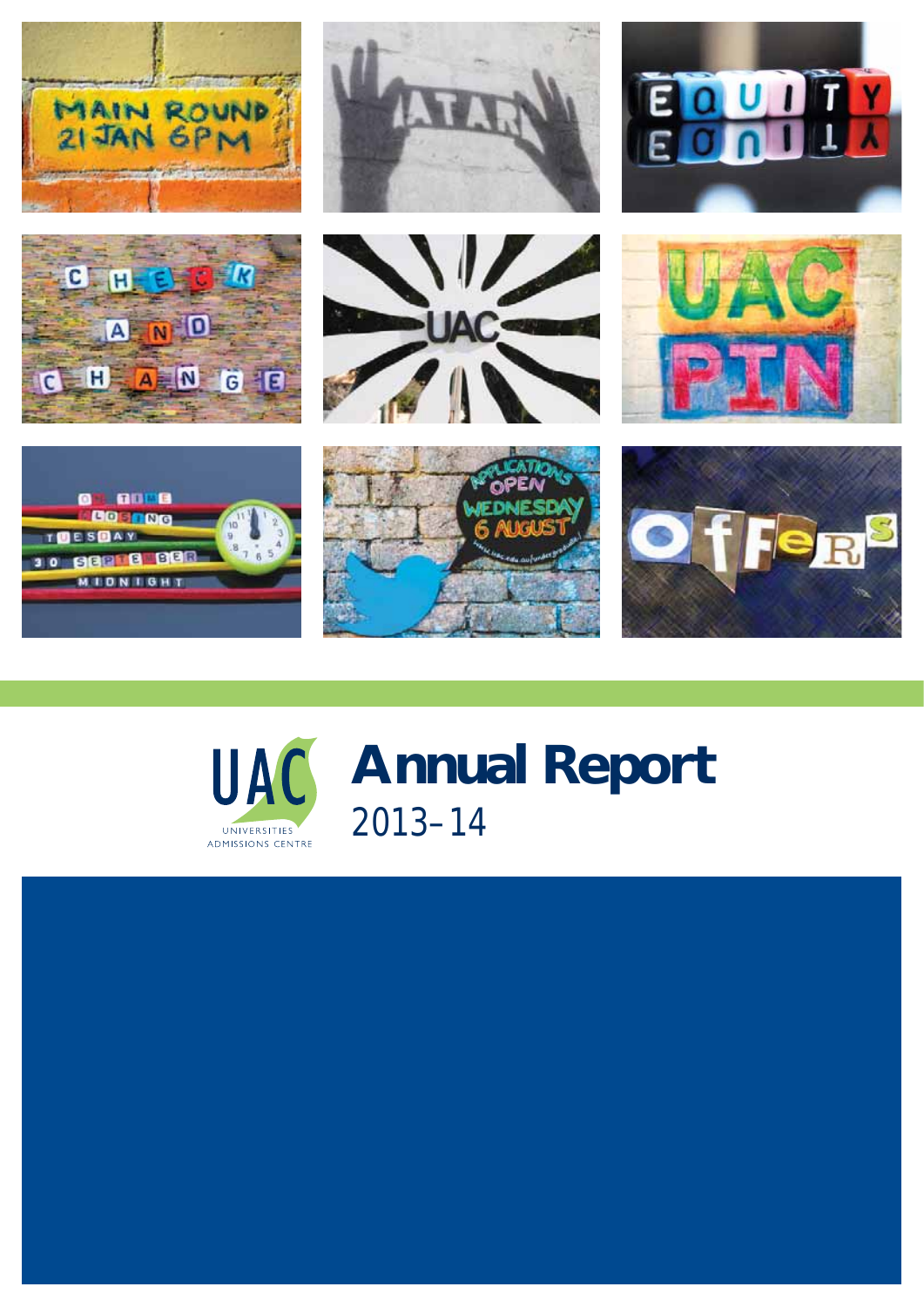# Annual Report 2013–14

The UAC Annual Report 2013–14 gives an overview of the operations of the Universities Admissions Centre (UAC) for the financial year ended 30 June 2014 and includes highlights of that financial year.

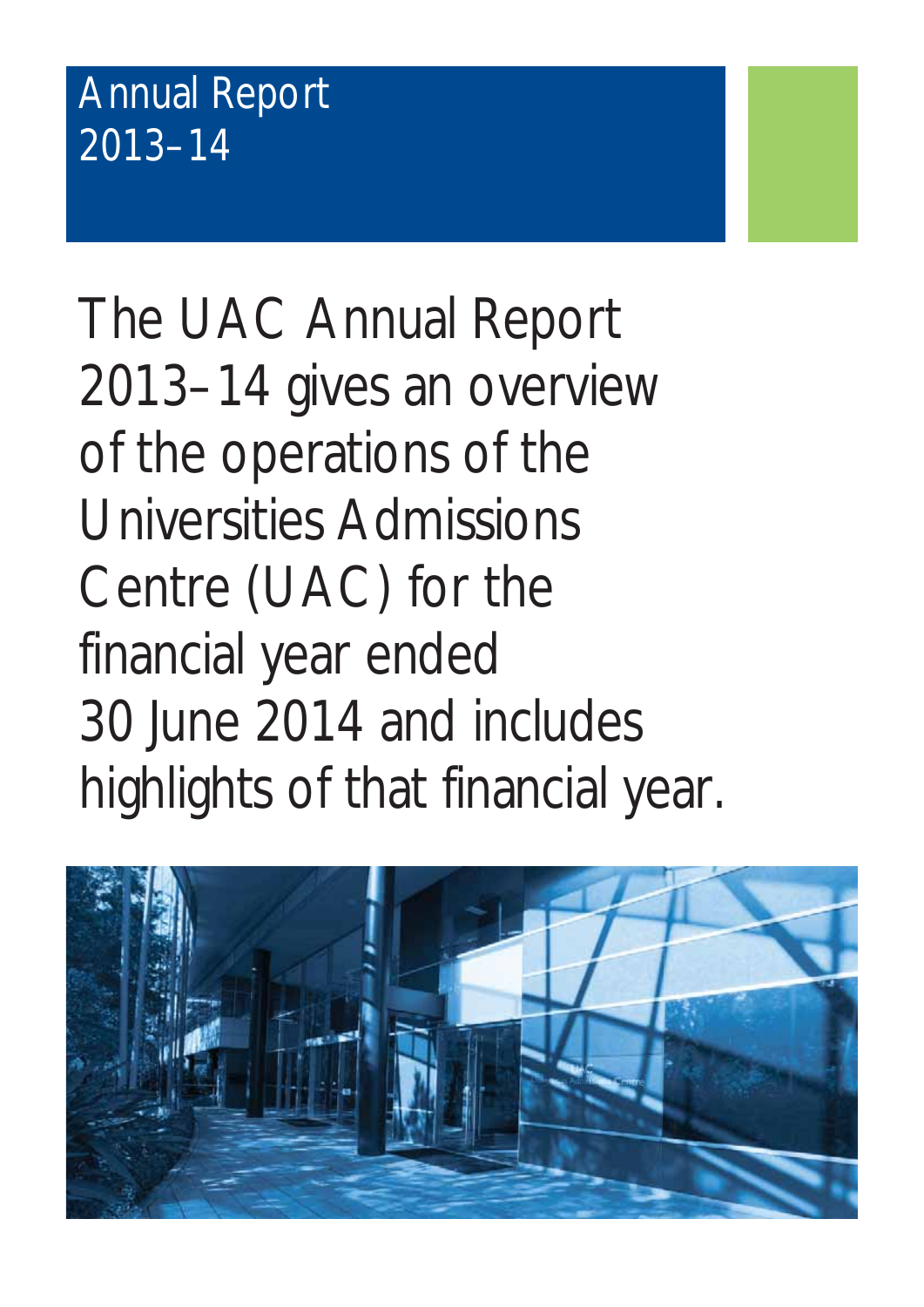# **Contents**

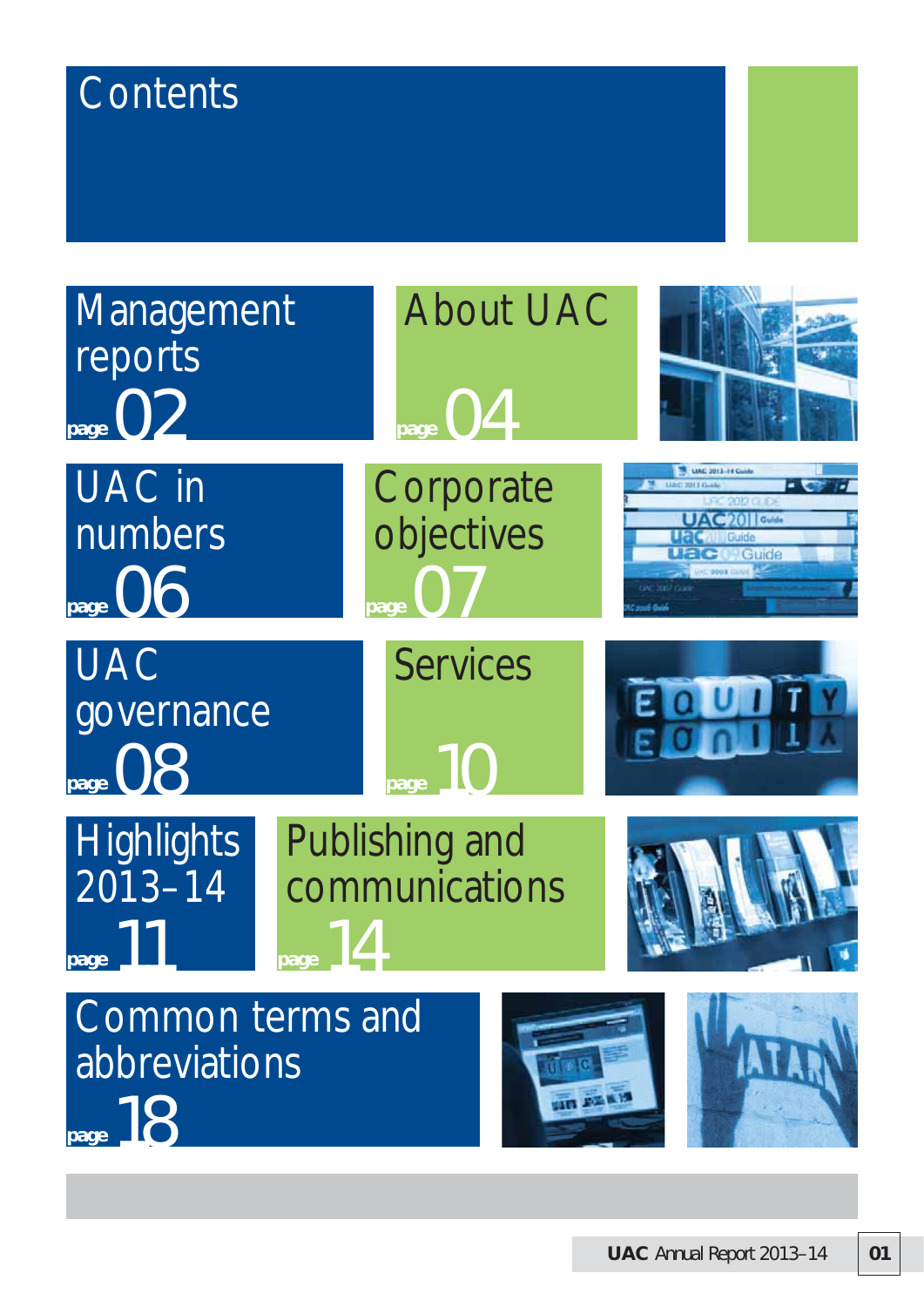# Report from the Chair

The 2013–14 financial year was another successful one for the Universities Admissions Centre. While there were no significant changes in the nature of UAC's activities during the year, from a governance perspective the year was tumultuous for three reasons.

First, the Commonwealth Government announced a major restructure to the finances of the higher education sector in its May 2014 budget announcement. The announcement signalled an average reduction of 20 per cent in funding per domestic student enrolment and deregulating the price institutions can charge students directly and in compensation for the funding cut.

While the legislation is yet to be debated in the lower house at the time of writing, and its passage is uncertain, it has raised expectations that further competition and the marketisation of the sector are inevitable.



As a result, the Board initiated a process to engage with the sector and attempt to determine the impact of deregulation on institutions, their admission practices, and to ensure UAC is positioned to provide the services that will be needed in a new environment.

Secondly, UAC's long-serving Managing Director, Mr Andrew Stanton, announced his retirement. Andrew joined UAC in 1987 and was appointed Managing Director in 1995; a position he assumed for the next 19 years. Andrew's contribution to UAC and the higher education sector generally has been monumental and cannot be over-stated. While the Board was very happy to wish Andrew the very best for his retirement he leaves behind a very large gap in corporate knowledge. The Board will announce Andrew's replacement in due course.

Thirdly, the preceding two developments prompted UAC's owners, the NSW Vice-Chancellor's Committee (NSWVCC), to initiate a review of UAC's role and direction. The interest in UAC's place in the sector and its ongoing strategic direction is deserved and was welcomed by the Board. The review has now concluded and its findings confirmed UAC's role as the preferred provider of admission services in the region and exhorted UAC to engage with universities quickly on the development of a system which will complement the preference allocation system.

All in all it has been a very positive year for UAC but one not without its challenges. My thanks go to the UAC Board, the majority of whom provide their services on a voluntary basis. I would also like to acknowledge UAC staff for their diligence and shared commitment to UAC's ongoing growth and success.

**Mr Bruce Lines Chair, UAC Board**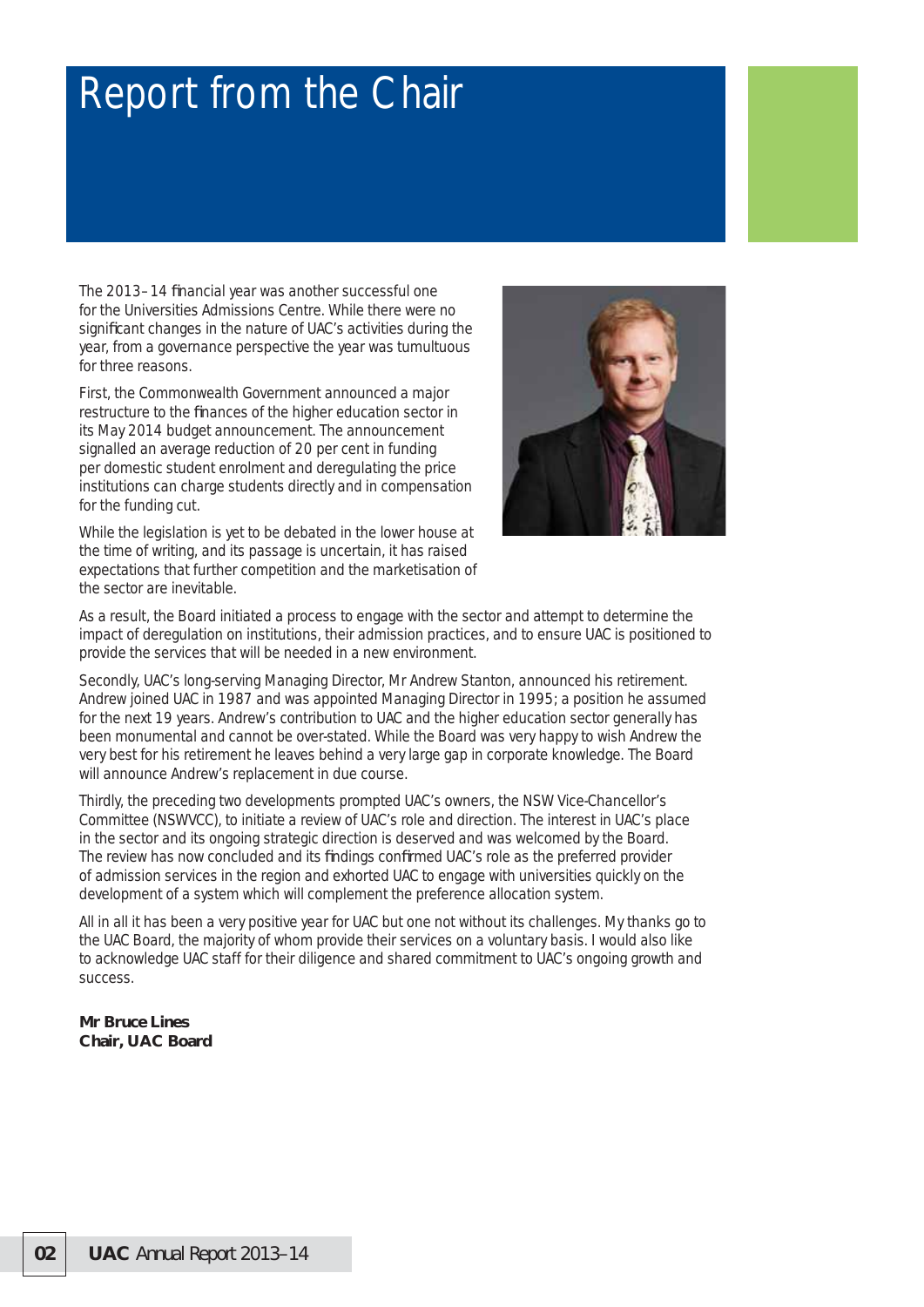# Report from the Managing Director (Acting)

It has been a year of business growth and change for UAC.

We completed the first year of the year-round application and assessment process in 2013–14. The merged main and mid-year admissions periods have given applicants the ability to apply once for undergraduate study for courses starting anytime from September to July the following year, allowing them more choice and flexibility in their course options and streamlining processes for institutions.

Our services were also expanded. For the first time we have included a group of institutions offering courses to which students apply direct to the institution.

Pathway courses were added to the more than 1,500 courses already offered. Applicants could choose or be offered to study a pathway course as preparation for tertiary study.



We also welcomed three new private higher education providers as participating institutions.

All of these changes have given our applicants more options for tertiary study and our institutions the flexibility to offer better services.

The success of these developments are shown in an increase in applications received and offers made.

But the year was also one of consolidation.

Educational Access Schemes and Equity Scholarship applications remained steady and UAC's community engagement functions continued to fan out across the state. From the Riverina and New England to the North Coast they met with thousands of students, teachers, education professional and those interested in returning to tertiary education.

UAC was proud to be part of the Bridges to Higher Education initiative and launch the Make Your Mark website in April 2014, which aims to inspire and provide resources to those looking to study for the first time or return after many years.

We also said goodbye to our long-serving Managing Director, colleague and friend Andrew Stanton. We wish him great happiness and success in the next phase of his life.

With the many changes in the sector to come, we look forward to continuing to develop and grow as we move into the future.

#### **Ms Andrea Goodwin UAC Managing Director (Acting)**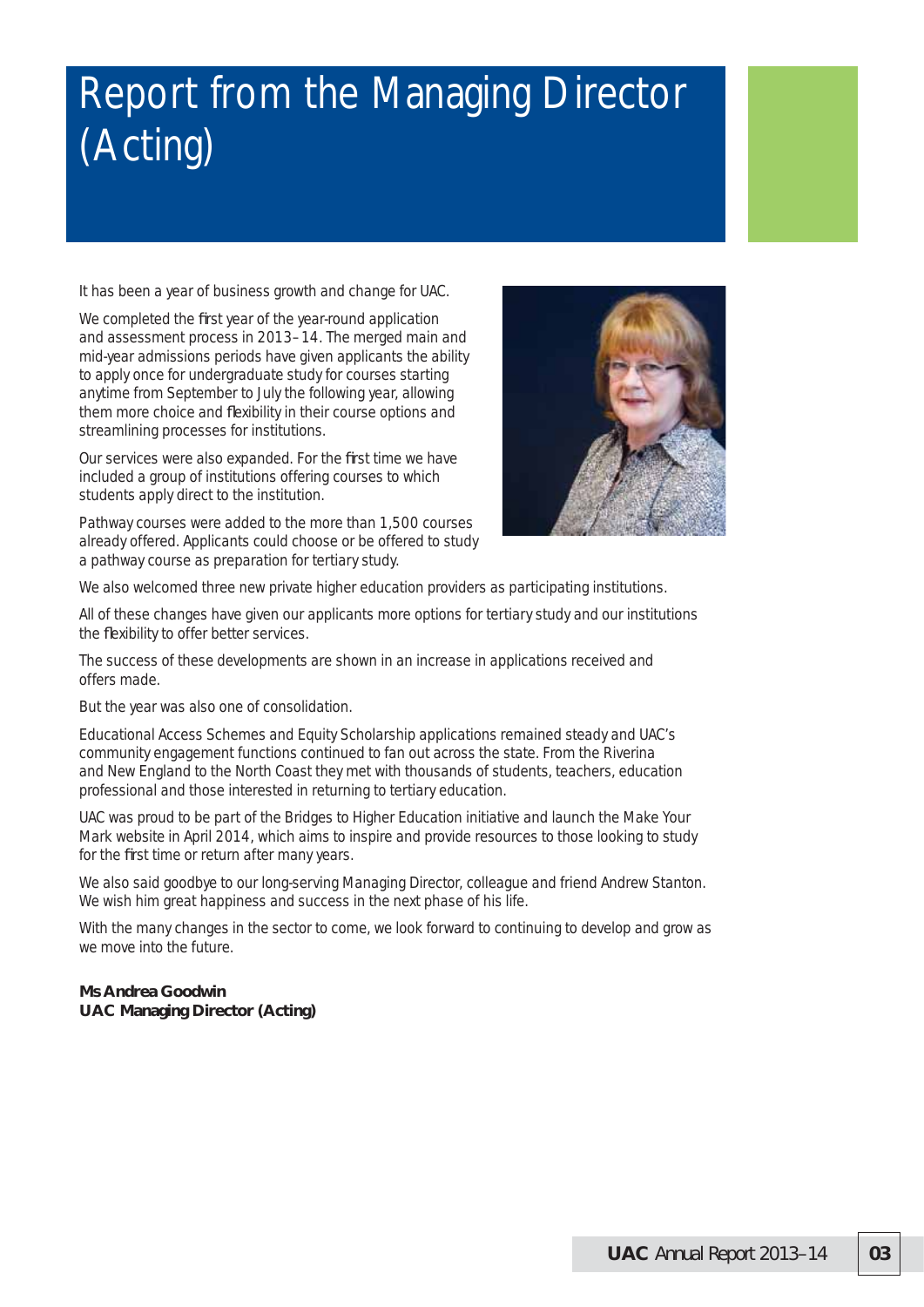# About UAC

In 1995, the Universities Admissions Centre (UAC) was established by the New South Wales Vice-Chancellors' Committee (NSWVCC) – the peak body for Australia's universities – to process applications for admission to undergraduate courses offered by NSW and ACT universities. Prior to this, centralised university admissions in NSW and the ACT were handled by an administrative division of the University of Sydney.

In 1996 UAC became the Universities Admissions Centre (NSW & ACT) Pty Ltd, a company owned by UniProjects Pty Limited, in turn owned by the NSWVCC.

Today, UAC is the central office that processes applications for undergraduate courses, postgraduate courses, Educational Access Schemes (EAS), Equity Scholarships (ES) and Schools Recommendation Schemes (SRS) for UAC's participating institutions, which include universities, colleges and other higher education providers.

UAC also calculates and notifies NSW HSC students of their ATAR (Australian Tertiary Admission Rank).

In 2013, UAC began to offer year-round admissions for applicants. This meant that in a single application they could apply for undergraduate study at UAC's participating institutions from August each year until July the following year.

Some international students (including those attempting an Australian or New Zealand Year 12 qualification or International Baccalaureate (IB) in the current year) can also apply through UAC for undergraduate study. International postgraduate applicants apply directly to the institution.

## **Institutions for 2013–14**

### **Participating**

UAC worked with 25 participating institutions in this period, including three new approved higher education providers that offer courses at Diploma level or higher and are eligible for FEE-HELP. Together they offered more than 1,500 courses. The 25 institutions were:

- APM College of Business and Communication
- **Australian Catholic University**
- Australian College of Applied Psychology (new)
- Australian Maritime College
- **Australian National University**
- Billy Blue College of Design
- Charles Sturt University
- CQUniversity
- Griffith University
- International College of Management, Sydney
- **Jansen Newman Institute**
- La Trobe University
- Macleay College (new)
- **Macquarie University**
- **MIT Sydney (new)**
- Southern Cross University
- **University of Canberra**
- **University of New England**
- University of New South Wales
- University of Newcastle
- **University of Sydney**
- **University of Technology, Sydney**
- University of Western Sydney
- University of Wollongong
- William Blue College of Hospitality Management.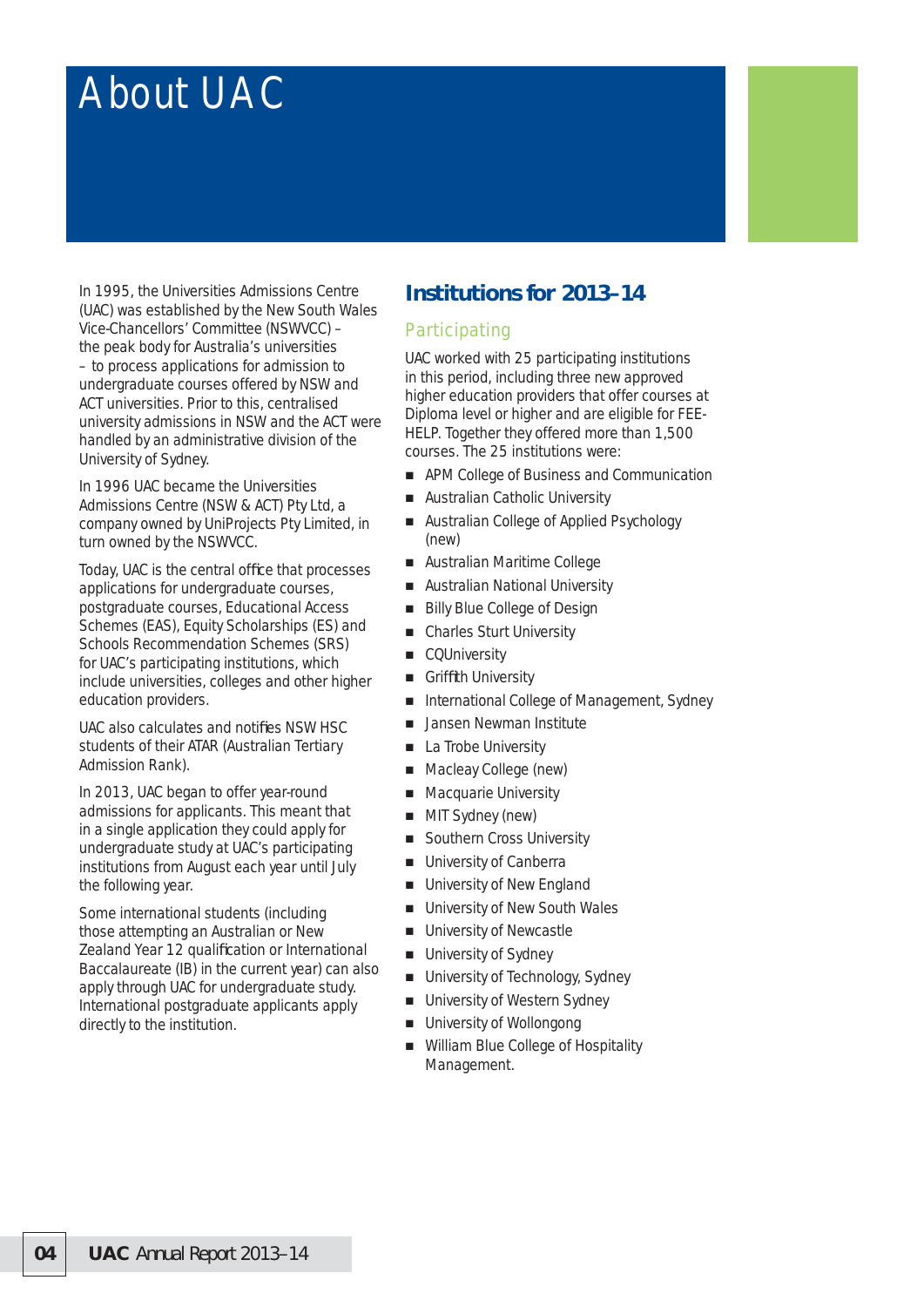### Apply direct

UAC also publishes general information and course listings for other approved higher education providers.

These courses appear in UAC's core publications and on UAC's website, but applications to the courses are not processed or assessed by UAC. Applicants apply directly to these institutions. The following nine institutions were apply direct institutions in 2013–14:

- Academy of Information Technology
- Australian College of Physical Education
- Australian International Conservatorium of Music
- Campion College Australia
- **JMC Academy**
- SAE Institute & Qantm College
- **TAFE NSW Higher Education**
- The University of Notre Dame Australia
- Whitehouse Institute of Design, Australia.

### **Staff**

During 2013–14 UAC operated with 63 permanent employees across four main areas:

- 1. Corporate Services, including human resources, payroll, finance, and administration
- 2. Information Services, including customer service, publications, website, communications, media liaison, advertising and marketing, school and community liaison
- 3. Client Services, including assessment, operations, equity, and admissions testing
- 4. Information Technology, including systems management, and programming.

During peak application periods, UAC also recruited 48 fixedterm temporary staff (eg assessment and client services staff) for periods of up to six months.

### **Management**

UAC's major policies are determined by the UAC Board, which reports to the NSW Vice-Chancellors' Committee. The day-to-day activities of UAC are the responsibility of the Managing Director. See page 8 for UAC's management structure and relationships.

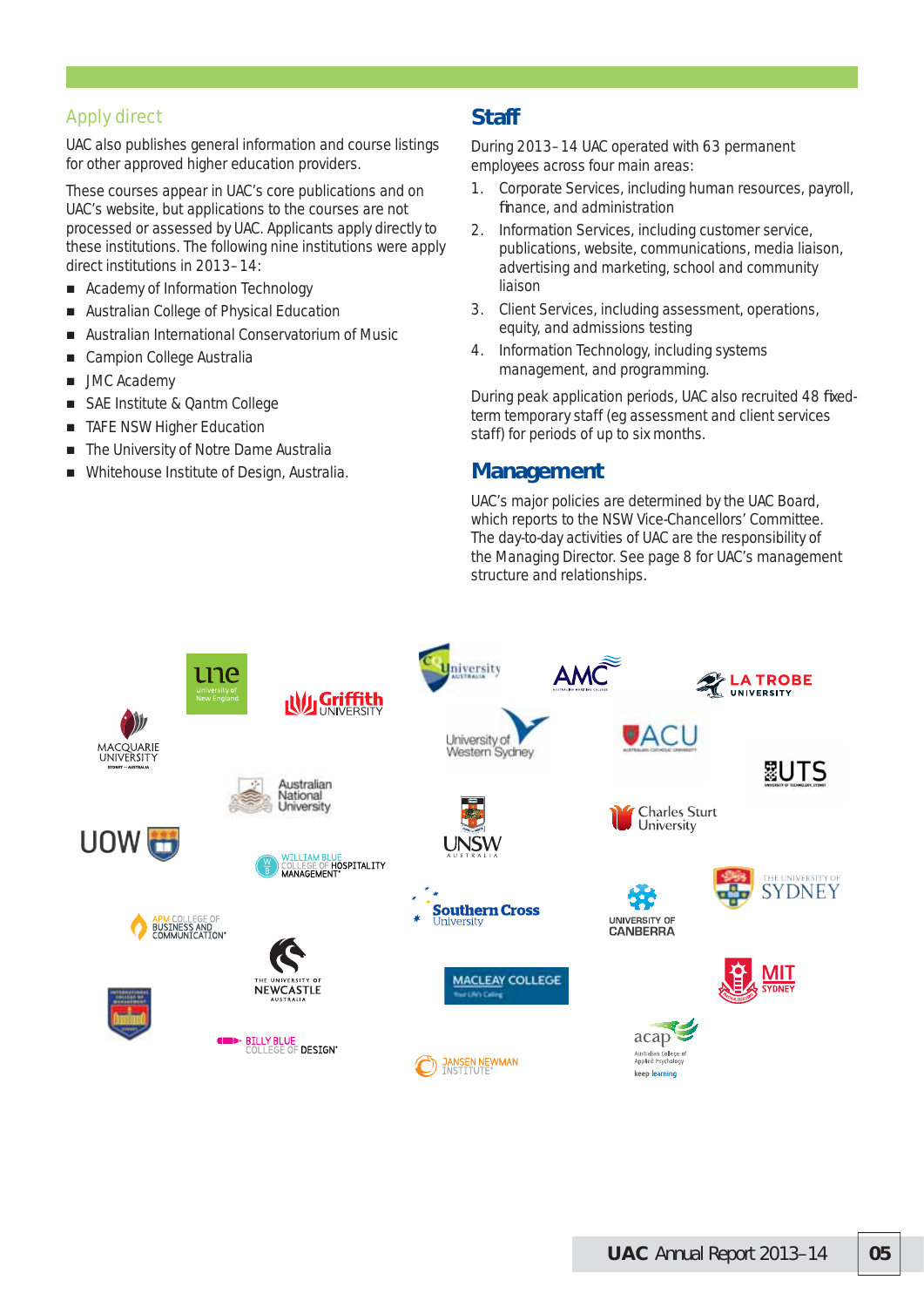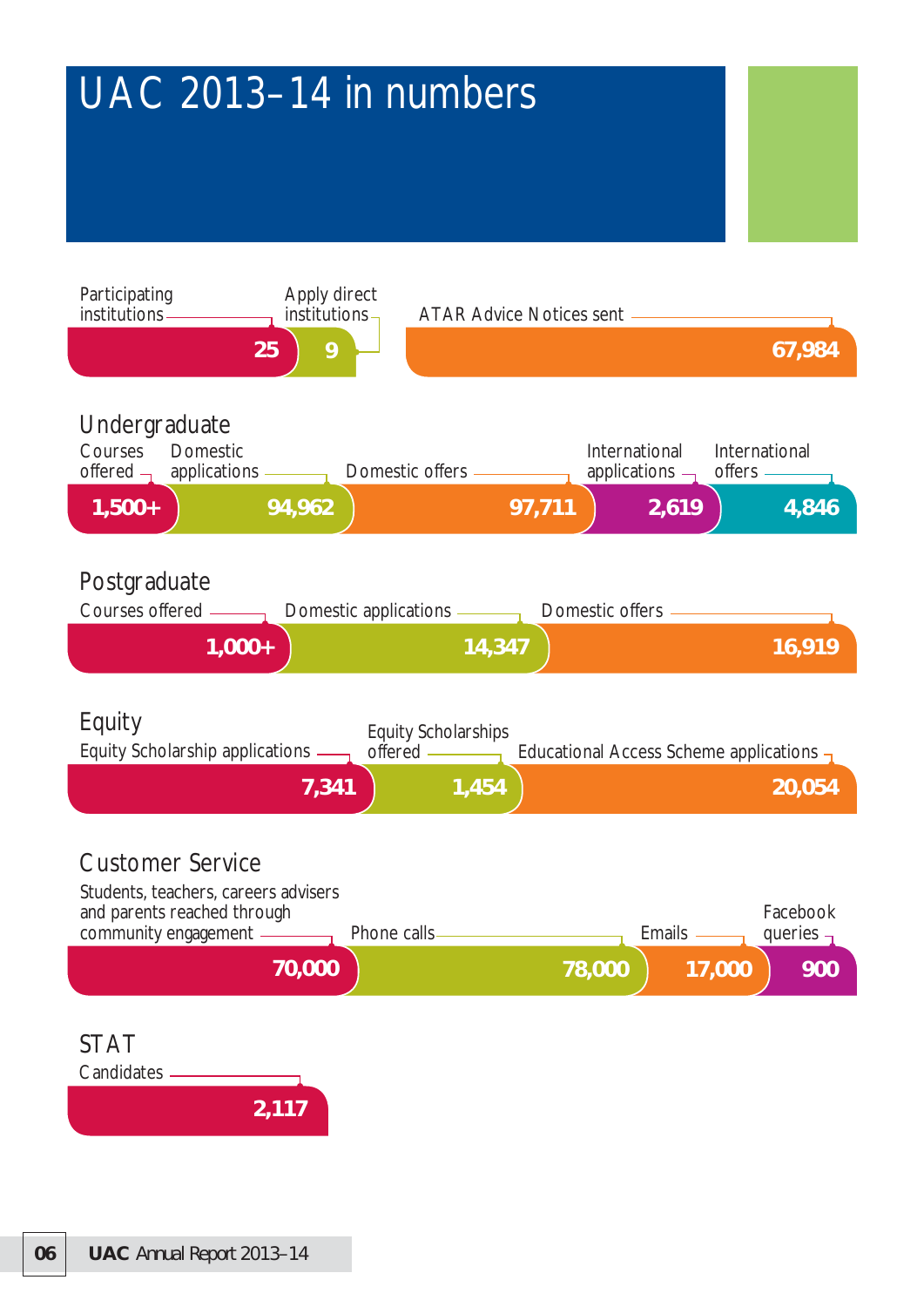# Corporate objectives

# Mission

To excel at providing services to participating institutions, prospective students and others that promote access to tertiary education that is for the benefit of all community groups.



Be the best

We will strive to be the best in everything we do and bring a sense of care, skill, diligence and loyalty to our work. We will listen to our partners, make improvements where we can. take pride in our achievements and build on them.

# Vision

To be regarded as the most effective, innovative, knowledgeable and helpful partner in the tertiary admissions sector.



# Values

### Respect and develop our partnerships

We have many partnerships – with participating institutions and the NSWVCC, staff, applicants, suppliers, government, and the UAC Board. Our success relies upon the quality of these relationships, which we maintain and improve through co-operation and understanding.

## Exceed expectations

We have a positive attitude and will always look to provide solutions to problems or different ways of doing the things that are important to our business and our partners.

### Play by the rules

We value the trust of our partners and will promote a culture of integrity, impartiality and honesty among our staff and through our partners as a core feature of our business.

# **Strategic** goals

- **Expand the range and utilisation of** our services.
- Develop and improve our systems.
- Maintain excellence in our business processes.

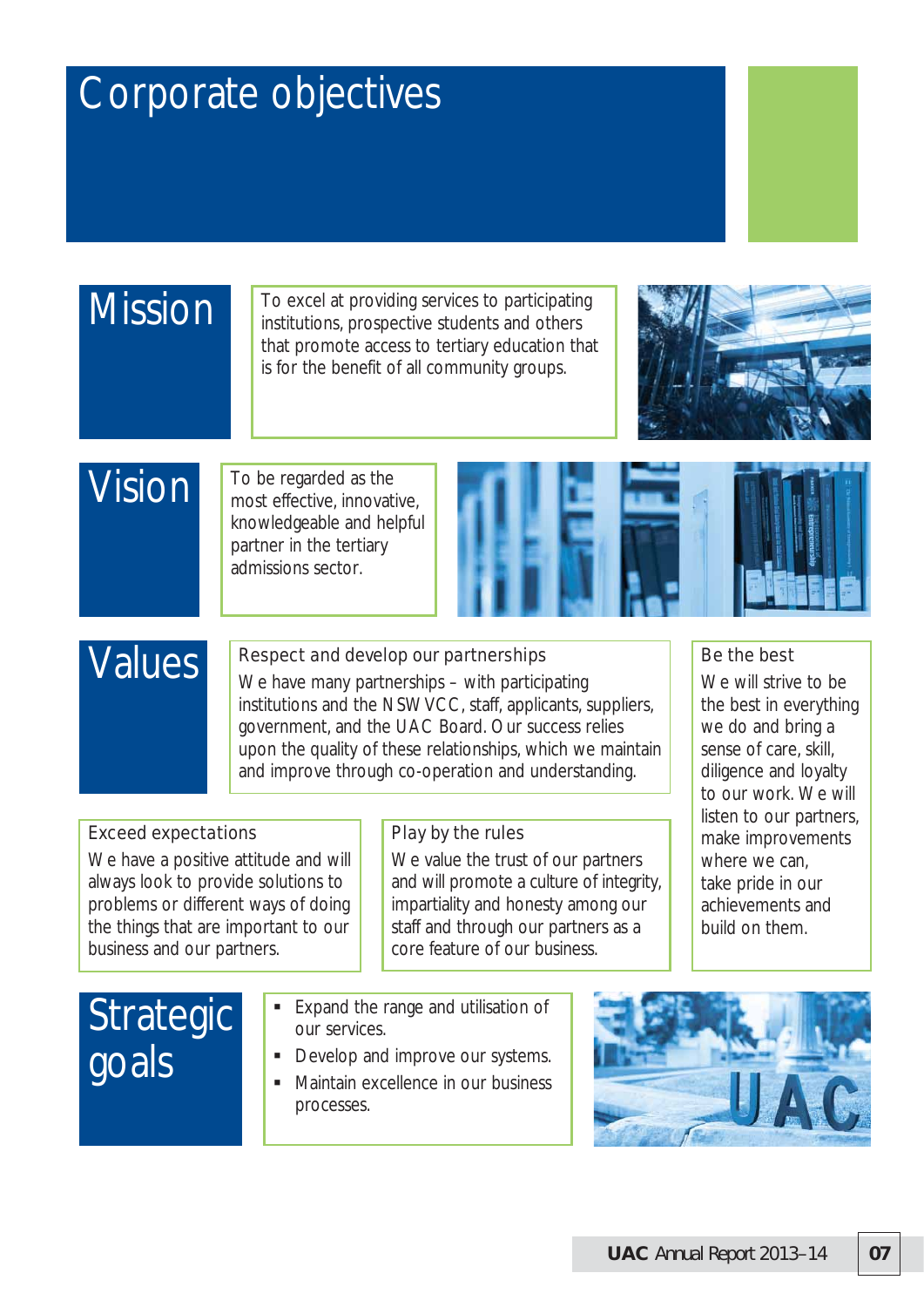# UAC governance

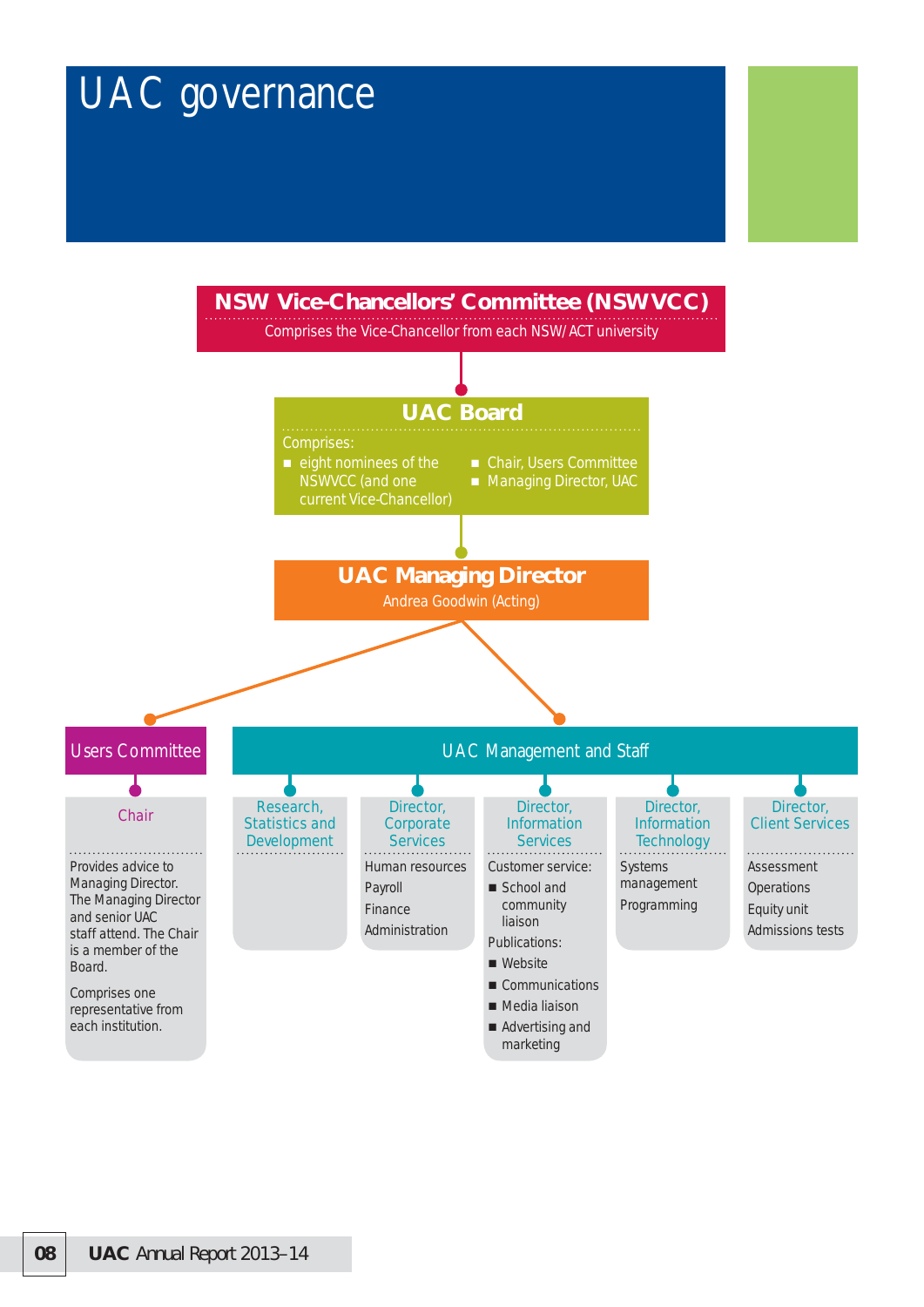## **UAC Board 2013–14**

#### Chair

#### **Mr Bruce Lines**

BA (Hons) CQU, MPubPol Deakin, MBA Canberra, GAICD Vice-President, Operations University of Canberra Appointed January 2013

Bruce's career in higher education began at the University of Queensland, where he performed a number of policy and academic administration roles. Bruce joined the University of Canberra in 2003 as Director, Student Services. In 2008 he led a major change management project, focusing on procurement as well as IT and business process outsourcing. He was appointed Registrar in 2009, and Vice-President, Operations, in 2013.

Over the course of his career Bruce has presented conference papers and published in areas relating to tertiary education management. He has previously chaired the Board of the University of Canberra Union (UCU) and also served on the Board of the Queensland Theatre Company.

In 2006 Bruce was awarded a Carrick Institute Citation for Outstanding Contribution to Student Learning, relating to his oversight of VET to UC pathway programs.

#### Other members

#### **Professor Peter Lee (NSWVCC representative and Deputy Chair)**

Vice-Chancellor Southern Cross University Appointed January 2012 – December 2013

#### **Professor Andrew Vann**

(NSW VCC representative and Deputy Chair) Appointed January 2014

#### **Professor Derrick Armstrong**

Deputy Vice-Chancellor (Education) and Registrar University of Sydney Appointed July 2013

#### **Professor Robert Coombes**

Head of the School of Accounting and Finance Charles Sturt University Appointed September 2005 – December 2013

#### **Professor Joan Cooper**

Academic Adviser (Special Projects) University of New South Wales Appointed February 2009

#### **Mr Damien Israel**

Chief Finance Officer University of Wollongong Appointed July 2011

#### **Ms Shaneen McGlinchey**

Academic Registrar University of Western Sydney Appointed March 2010

#### **Ms Carmel O'Regan (Chair, Users Committee)**

Deputy Academic Registrar University of Newcastle Appointed July 2013

#### **Mr Andrew Stanton (UAC Managing Director)**

Appointed August 1995 – August 2014

#### **Officer**

**Mr John Pegg (Company Secretary)**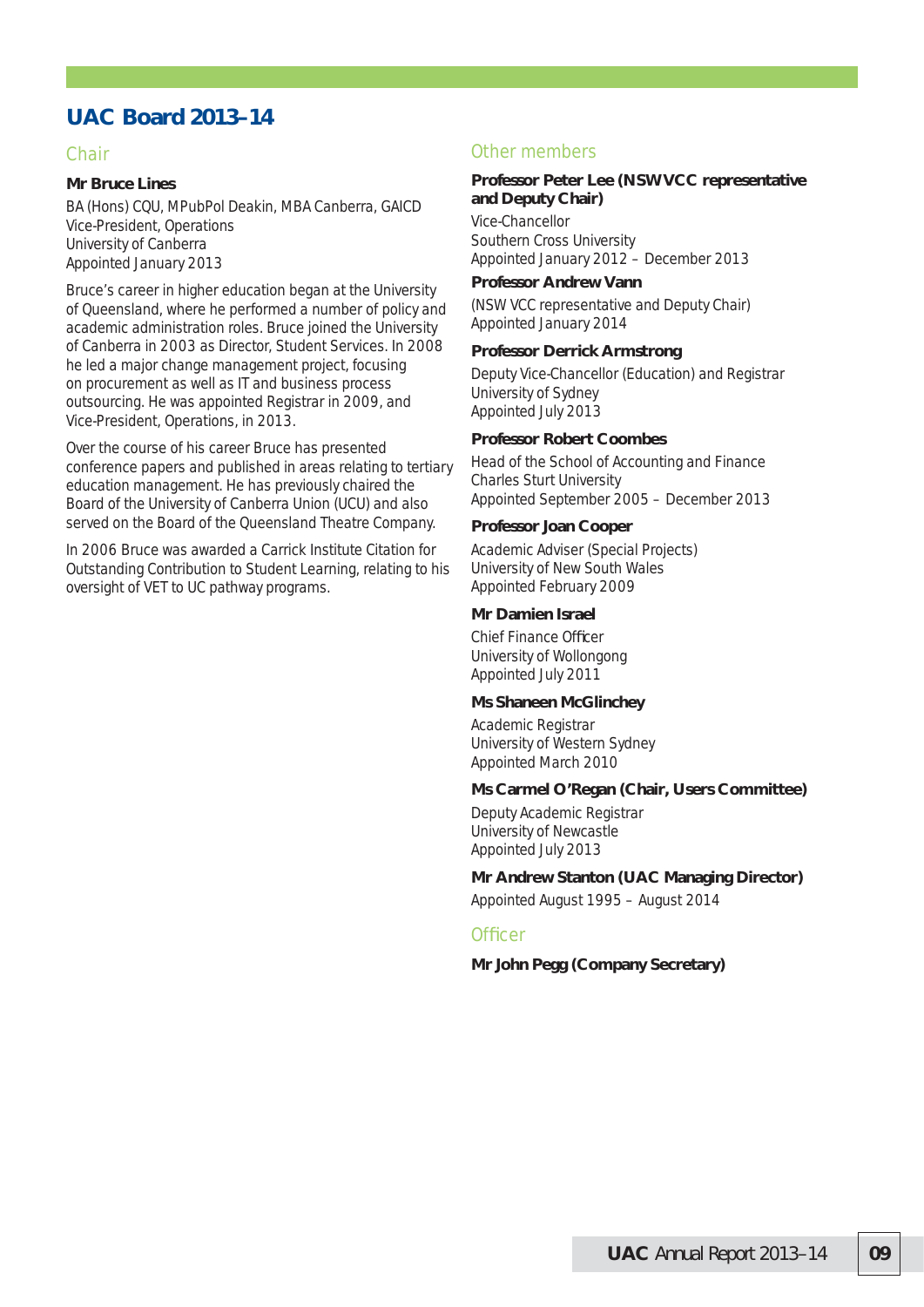# Services

# **Undergraduate admissions**

UAC administers undergraduate admissions for domestic and selected international applicants involving centralised applications and assessment and management of the course offer allocation process.

## **Postgraduate admissions**

UAC administers postgraduate admissions for selected coursework courses for domestic applicants involving centralised applications and assessment and management of the course offer allocation process

UAC also operates an institution-branded application portal and admissions system for UTS Business School's domestic postgraduate coursework programs.

## **Australian Tertiary Admission Rank**

UAC calculates and manages the Australian Tertiary Admissions Rank (ATAR), including website release of applicants ATARs, the production and distribution of ATAR Advice Notices, running the ATAR Enquiry Centre and providing associated publications and information for students, teachers, parents, other interested parties and the general public.

## **Special Tertiary Admissions Test**

UAC administers the Special Tertiary Admissions Test (STAT) Multiple Choice and Written English, including providing centralised applications, test venues and supervisors.

## **Qualifi cations Assessment Service**

UAC provides a pre-application online Qualifications Assessment Service (QAS) for potential applicants who wish to find out if they are likely to be eligible for tertiary study or where, for a direct application to an institution, the provision of a qualifications assessment statement is a requirement.

# **Equity**

### Educational Access Schemes

Most of UAC's participating institutions have Educational Access Schemes (EAS) to assist students who have experienced long-term educational disadvantage gain admission to university.

UAC administers EAS on behalf of participating institutions including the provision of centralised applications and assessment and distribution of eligibility letters.

### Equity Scholarships

Equity Scholarships assist financially disadvantaged students with the costs associated with higher education. UAC administers the scheme for applicants and current university students, including the provision of centralised application, assessment and offer processes.

### Schools Recommendation Schemes

In 2014, UAC announced the commencement of the Schools Recommendation Schemes (SRS) for 2014–15 admissions. UAC will administer SRS for nine participating institutions to facilitate access to higher education for current Australian Year 12 students who might otherwise not be offered a place. SRS applications will be assessed centrally at UAC, using school recommendations and non-Year 12 academic achievements. Offers will be made early, before the main offer round for Year 12 students.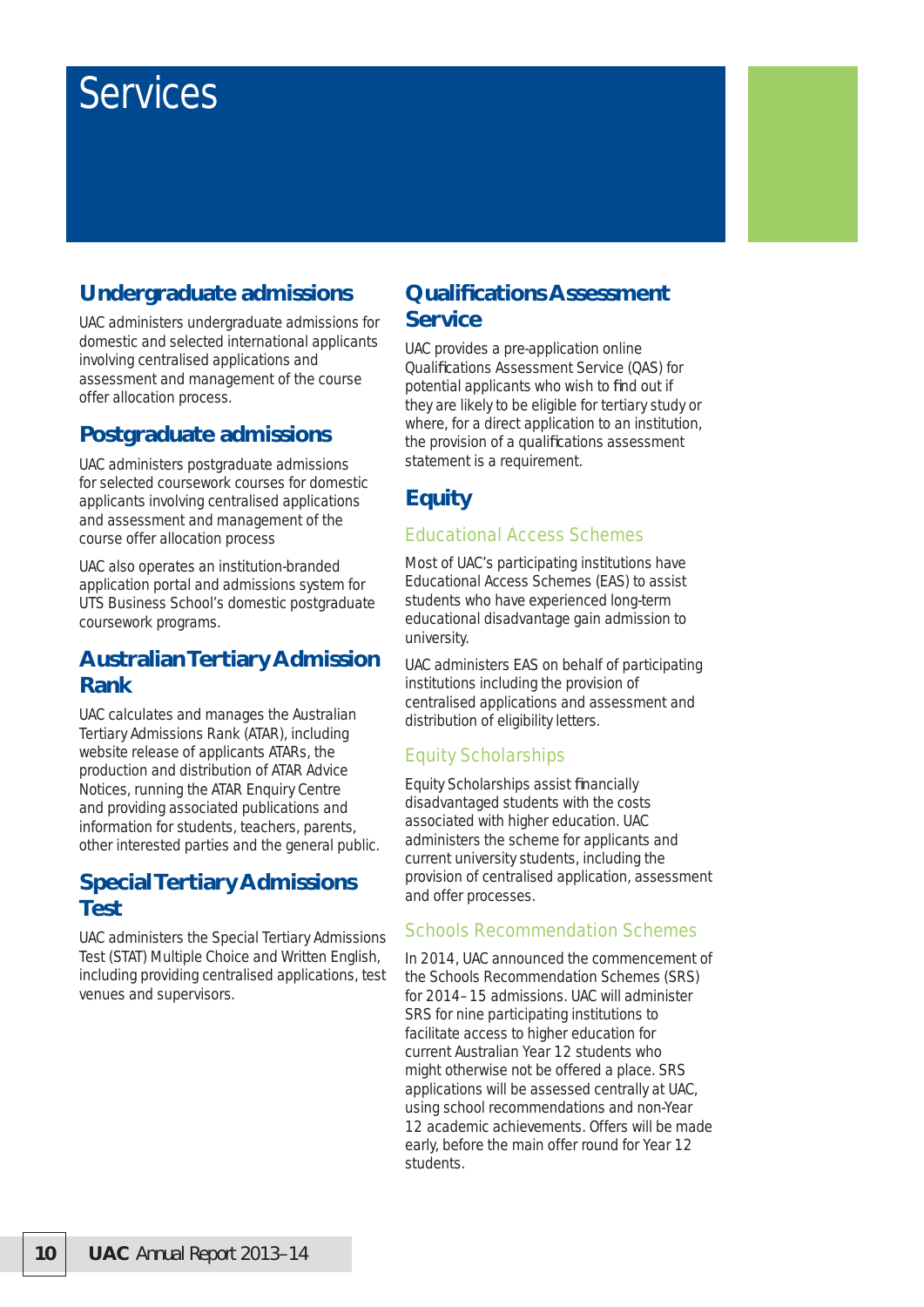# Highlights 2013–14

# **Applications and offers**

Between August 2013 and July 2014 there was strong growth overall in applications and offers for tertiary study across both undergraduate and postgraduate areas as well as for UAC's centralised equity schemes.

### Undergraduate

There were more than 1,500 undergraduate courses offered by UAC. UAC received, processed and assessed 94,962 undergraduate domestic applications – a 6.95 per cent increase on last year.

UAC made a total of 97,711 undergraduate domestic offers on behalf of its institutions.

#### *Undergraduate International*

UAC received, processed and assessed 2,619 undergraduate international applications and made a total of 4,846 international undergraduate offers.

### Postgraduate

UAC's participating institutions offered more than 1,000 courses in this admissions period. This year two new providers joined UAC as participating institutions for their postgraduate courses – Australian College of Applied Psychology and International College of Management, Sydney.

UAC received, processed and assessed 14,347 domestic postgraduate applications and made a total of 16,919 domestic postgraduate offers.

### **Equity**

UAC offered a centralised equity application process for two equity programs in this period: Equity Scholarships and Educational Access Schemes. Applications and offers for these schemes were strong in 2013–14.

#### *Equity Scholarships*

Twenty of UAC's institutions participated in the centralised Equity Scholarships program in 2013–14. UAC received 7,341 Equity Scholarship applications in this period.

The most common type of disadvantage claimed was Financial Hardship for applicants in receipt of a Centrelink allowance.

Institutions made a total of 1,454 Equity Scholarship offers – nearly 20 per cent of applicants received financial assistance from UAC's participating institutions.

#### *Educational Access Schemes*

There was again an increase in the number of EAS applications received by UAC in this period.

Of the 20,054 applications received, there were 8,134 paper applications and 11,920 'virtual' applications (virtual applications are those lodged automatically by UAC on behalf of students attending certain disadvantaged schools).

The most commonly assessed disadvantage was School Environment, which applies to applicants attending a school supported by the NSW Department of Education and Communities Low Socio-economic Transitional Equity Funding Program or the Australian Government National Partnership for Low Socio-economic Status School Communities Program or a similar program.

## **Flexible undergraduate admissions**

This year was the first of UAC's flexible undergraduate admissions periods. This meant that UAC offered a single admissions period running from August through to July and provided year-round application and assessment facilities for participating institutions and applicants. Applicants were able to apply for courses starting throughout the year with one application.

#### *Pathway courses*

A number of participating institutions offered pathway courses through UAC. Applicants could select these courses using Apply and Check & Change.

Pathway courses are alternative study options for students who are not accepted into a tertiary course. They are a lower level of study than a Bachelor degree and often offer entry into the degree after successful completion.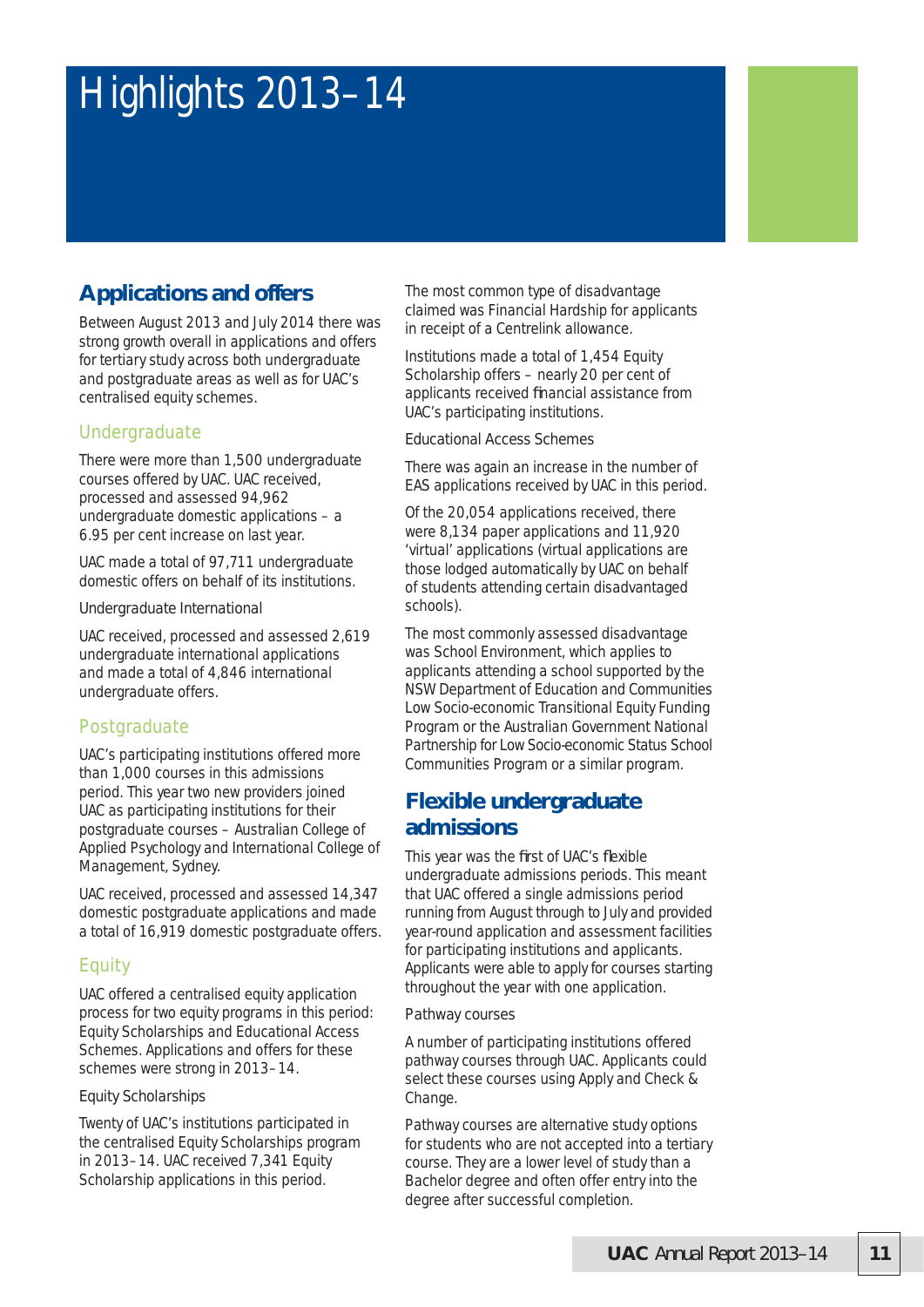#### *Slipback offers*

Options for students were extended even further with the addition of slipback offers. Some institutions made slipback offers to a pathway course if applicants were not eligible or competitive enough to receive an offer to the course to which they applied. This meant they may have received an offer to a lower-level course instead of the course they had listed in their preferences.

Slipback offers were generated after each offer round. Up to February Round 1 in 2014, the final round for first semester courses, 910 slipback offers made.

## **Bridges to Higher Education**

The Bridges to Higher Education (www.bridges.nsw.edu.au) initiative was launched in this period. It is funded by the Commonwealth Government and formed by five Sydney universities – University of Western Sydney, University of Sydney, University of Technology, Sydney, Australian Catholic University and Macquarie University – with the aim to widen participation in higher education from communities currently under-represented. Other partners include UAC, TAFE Institutes, the NSW Department of Education and Communities, primary and high schools, and various associations and bodies working with schools.

The program has produced a range of free online resources – such as videos and a television series designed to inspire students called Models of Achievement (also aired on Television Sydney (TVS)) – for students, teachers, parents, community workers and others interested in finding out about higher education.

### Make Your Mark website

As part of Bridges to Higher Education, UAC developed the Make Your Mark website (www.makeyourmark.edu.au), which aims to build aspirations among under-represented communities groups and provide key information for people looking to undertake tertiary study for the first time. The website provides essential information about university study and inspiring testimonials from people who have achieved their goal of a university degree in spite of coming from an educationally disadvantaged background. The Make Your Mark website also houses resources from the wider Bridges to Higher Education project, including valuable tools for schools and careers advisers, such as the Models of Achievement television series.

## **Community liaison**

#### Customer service

#### *UAC's contact centre*

UAC's contact centre is open Monday to Friday from 8.30am to 4.30pm and handles telephone, counter and email enquiries. In the peak period from August 2013 to February 2014 UAC's Customer Service team handled approximately 78,000 calls and 17,000 emails.

On Thursday 19 December 2013, the day ATARs were released on UAC's website, 2,900 phone enquiries were received.

#### *ATAR Enquiry Centre*

UAC's ATAR Enquiry Centre opened on Thursday 19 December 2013 and ran until Tuesday 31 December 2013 to help students with queries relating to their ATAR. The centre received 1,362 calls – a slight increase on last year. Most calls were directly about the ATAR, with the next four biggest categories being calls about PIN numbers to log on to UAC's website, offers, bonus points and EAS.

#### Community engagement

UAC's community engagement program continued to grow in 2013–14 and received positive feedback from our stakeholders in the community. The team meets thousands of students, careers advisers and parents throughout New South Wales every year.

#### *Events and expos*

UAC had a presence at all major multi-school careers events and expos in the north-west, central-west, north coast, Central Coast, south coast, Riverina, Illawarra, Newcastle and Hunter Valley regions of New South Wales. Over 70,000 students and parents at 32 careers events throughout the state benefitted from UAC's information displays and seminar presentations.

Large multi-school careers events included:

- Western Sydney Careers Expo at Sydney Olympic Park with 23,000 visitors and 145 exhibitors – UAC delivered 13 seminar presentations
- HSC and Careers Expo at Moore Park, Sydney with 16,000 visitors and 145 exhibitors – UAC delivered 12 seminar presentations
- Canberra CareersXpo with 7,500 students from 35 ACT schools and 13 NSW schools
- Illawarra Coal Regional Careers Expo with over 2,500 students and parents from local schools
- Northern Beaches Careers Expo with approximately 3,000 students from 23 schools in Sydney's northern beaches and northern suburbs
- Macarthur Area Careers Expo with approximately 3,000 senior students from schools in south-west Sydney
- Tamworth Regional Careers Expo with over 2,500 attendees from the New England and north-west areas of New South Wales.

The Community Engagement team also undertook presentations for particular groups. These included:

- Charles Sturt University's Port Macquarie campus prospective students program
- **University of Western Sydney's Fast Forward program** aimed at widening participation in tertiary education for current Year 12 students
- UNSW Careers Adviser Day including a presentation for interstate careers advisers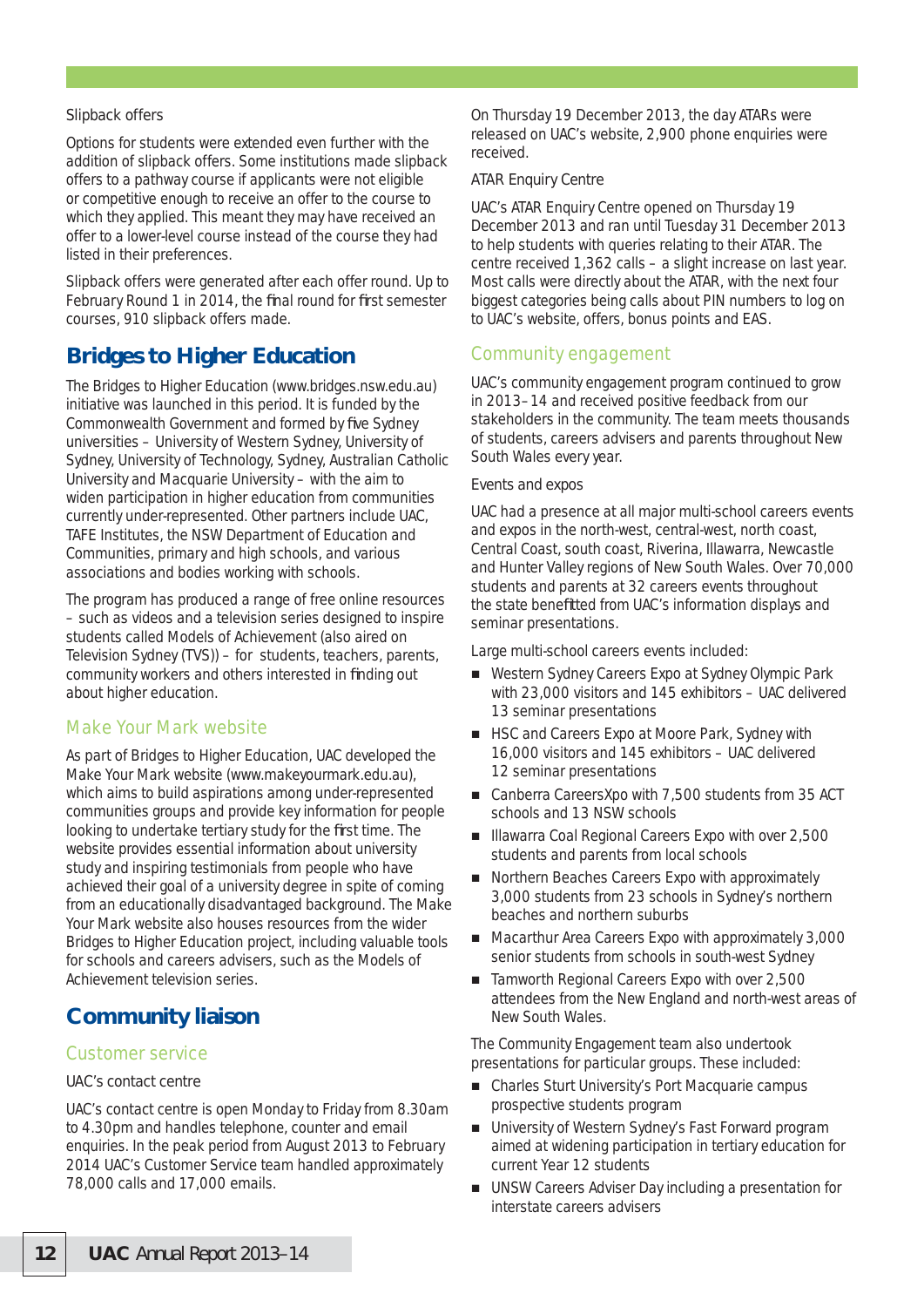- University of New England future students day including engagement with over 40 careers advisers
- Information sessions for international Year 12 students and their parents about applying for tertiary study through UAC
- **Presentations on choosing subjects for Years 11 and 12** for Year 10 students and their parents
- Information sessions at UAC for non-Year 12 applicants covering all aspects of applying for tertiary study through UAC.

#### UAC Days

UAC's Community Liaison team continued to conduct UAC Days throughout the state this year. These free information days targeted principals, deputy principals, careers advisers, head teachers and year advisers and were held in several locations including Narrandera, Goulburn, Central Coast, Lismore, Bathurst and at UAC's premises at Sydney Olympic Park in Sydney.

The interactive morning sessions explored the calculation of the ATAR and provided an opportunity to strengthen attendees' understanding of scaling tables. The afternoon session covered aspects of the UAC process as well as EAS applications and how students could gain maximum benefit from preferences and bonus points.

Positive feedback from attendees at UAC Days included comments about the relevance of the real-life examples, the 'unpacking' of the scaling report and the explanation of UAC processes in simple terms.

After the successful pilot of a session with Australian Catholic University aimed at clarifying the role of UAC and the institution, further sessions were conducted for UNSW Australia, Macquarie University and for Charles Sturt University at its Bathurst campus.

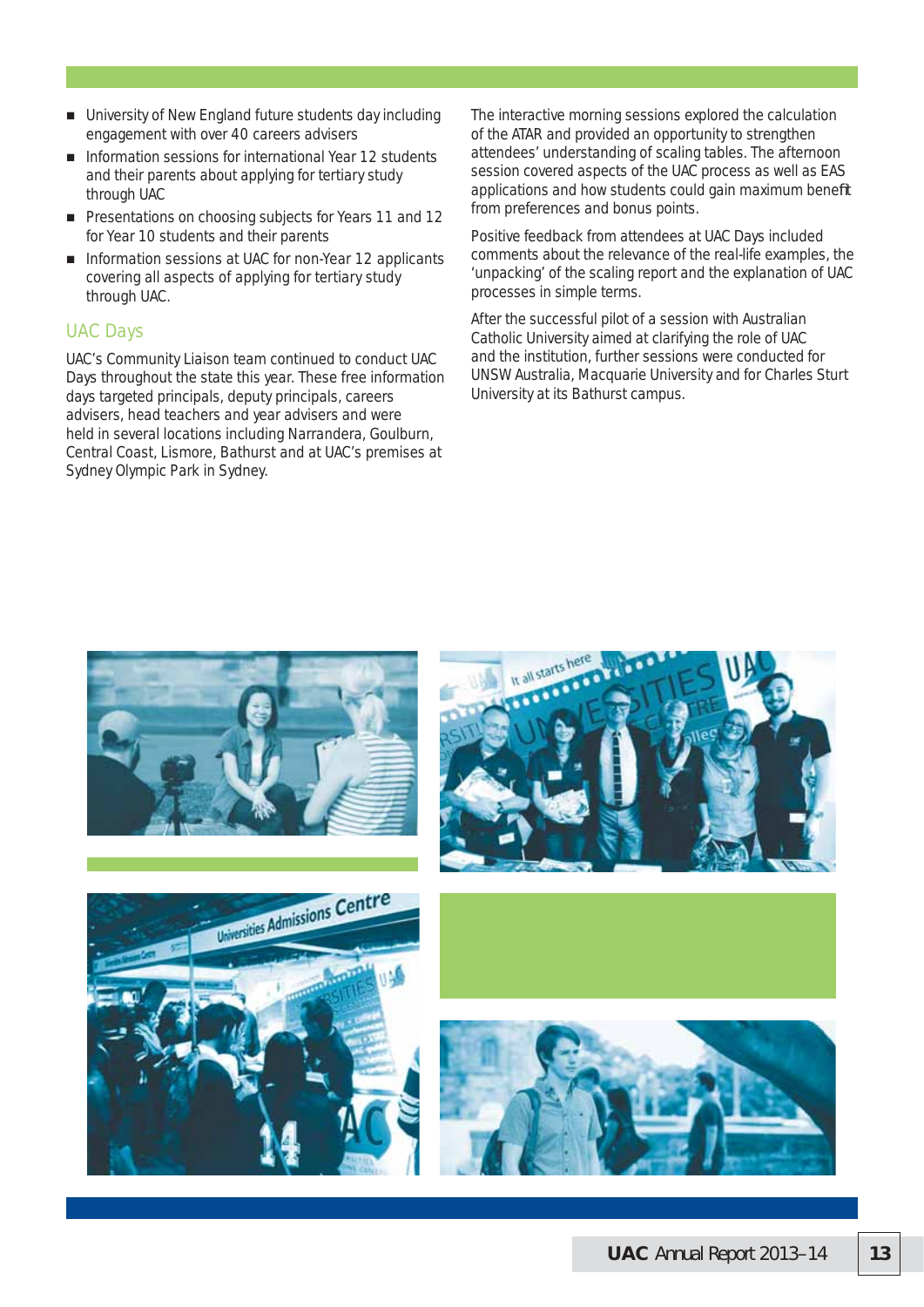# Publishing and communications

The Publishing division provides multi-channel information and communication support for UAC's services and the organisation as a whole.

Our activities encompass publishing in print and online (including supporting online applications), social media, media liaison, marketing and advertising.

# **Online**

UAC's website is the main information source and application facility for undergraduate, postgraduate and international applicants for courses at UAC's participating institutions. It has general information on the application process, key dates, information about UAC's participating institutions and a course search function with detailed course information from participating and apply direct institutions. The course information is updated constantly to reflect institution changes to courses.

All applicants wanting to study at one of UAC's participating institutions apply online using UAC's Apply function. They can also review and change their applications at any time up until final closing dates using the Check & Change function.

Year 12 applicants access their ATAR on UAC's website in December and all applicants receive correspondence and any offer of study through the site.

UAC's website also contains information on Equity Access Schemes and Equity Scholarships as well as the Special Tertiary Admissions Test (STAT) and UAC's Qualifications Assessment Service (QAS). Applicants for Equity Scholarships must apply through the ES Online facility.

Other areas on UAC's website include Schoolink, which brings together resources for schools and careers advisers. Nearly all of UAC's publications are held online along with media releases. There is a secure corporate log-in area for participating institutions.

In the period 1 July 2013 to 30 June 2014, UAC's website received 1,418,399 unique visitors (each visitor counted only once even if they returned to the website later). The total number of visits in UAC's peak period of January 2014 was 714,067.

On 19 December 2013 when ATARs were release date, there were 114, 048 visits and on Main Round release date (16 January 2014) there were 111,277 visits in total.

# **Social media**

Facebook continues to provide a valuable communication channel for UAC and to expand on our traditional phone and email customer service function by providing another platform for answering applicant queries.

UAC's Facebook page (www.facebook.com/ universitiesadmissionscentre) has steadily build its audience, reaching over 4,500 subscribers during 2013–14. Over 900 queries from applicants, parents and schools were received and answered on Facebook over these 12 months. A number of successful advertising campaigns were conducted on Facebook in conjunction with traditional radio advertisements to promote awareness of milestone application dates.

Analytics show that, as expected, the largest demographic segment of users are aged between 18 and 24, making up 62 per cent of our audience.

UAC's Twitter service (http://twitter.com/ UACinfo) finished the 2013–14 financial year with 244 followers. Twitter has been an invaluable tool for helping applicants with speedy resolution of their issues, particularly during peak periods such as the release of the ATAR and during Main Round offers.

Eight videos were produced and published on UAC's YouTube channel (www.youtube.com/ user/UACinfo) including guides on how to apply, instructions on changing course preferences and an overview of the Australian Tertiary Admissions Rank. These videos received over 54,000 unique views and were watched in over 157 countries.

Development of a branded video telling the story of three applicants is currently underway. This video will be used to promote UAC's role in helping people with their journey towards tertiary education.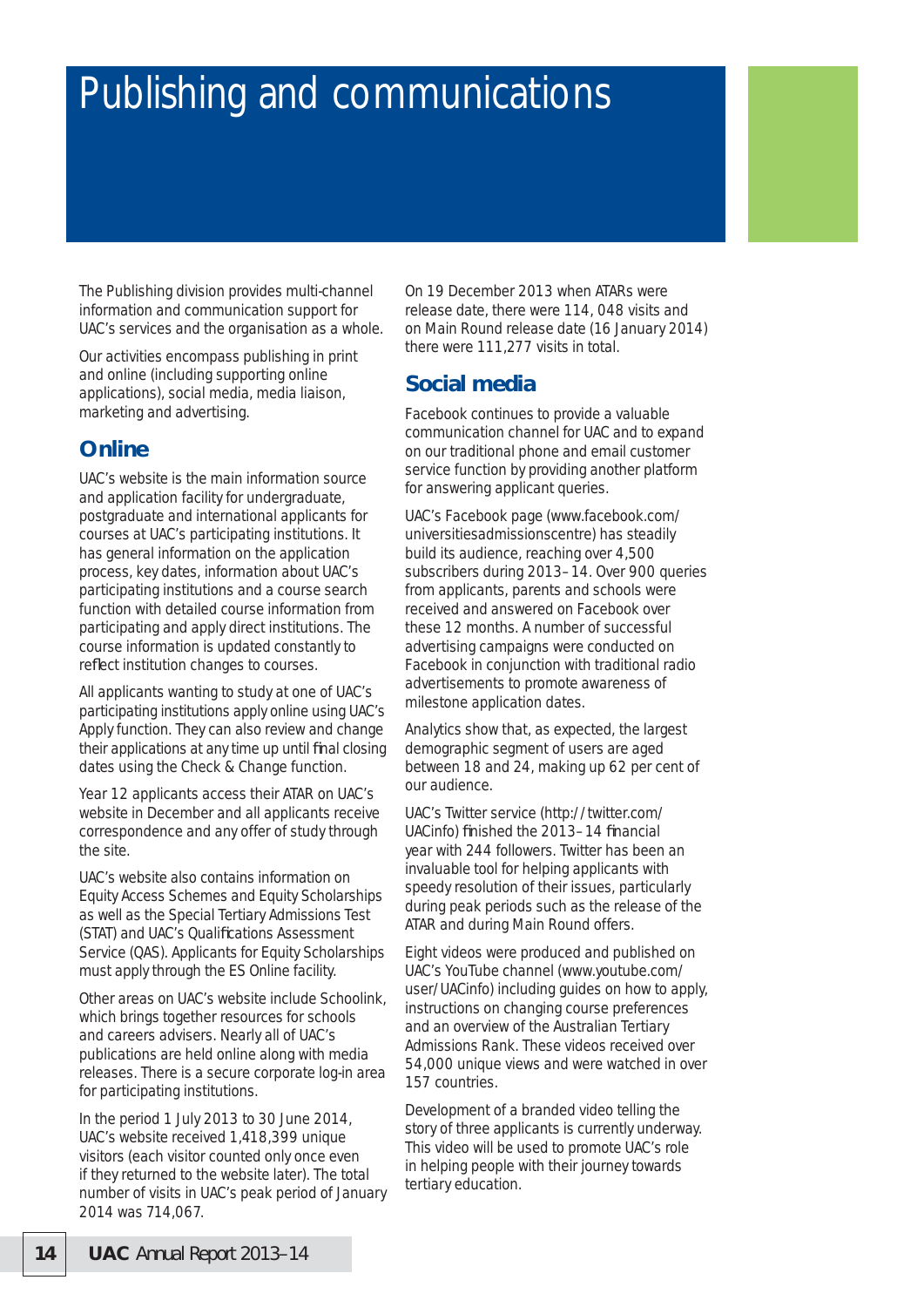# **Publications**

### UAC 2013–14 Guide

The Guide is UAC's flagship publication. Published in July each year, it is a comprehensive resource for domestic undergraduate admissions. The Guide contains information about application procedures and admission requirements, general information about participating institutions and detailed course descriptions.



125,000 copies of the Guide were printed for 2013–14 admissions and were distributed free-of-charge to Year 12 students in NSW and the ACT. Non-Year 12 applicants were able to buy a copy from newsagents throughout Australia or from UAC.

### UAC 2013–14 International

The UAC International booklet is published each year for a specific category of international students who are eligible to apply for undergraduate study through UAC.



Similar in structure to the UAC Guide, it contains information about application procedures

and admission requirements for these students, general information about participating institutions that offer courses for these students and a detailed list of courses available to international applicants.

The booklet is distributed free-of-charge through participating institutions and schools with international students eligible to apply.

### University Entry Requirements 2016 for Year 10 students

The University Entry Requirements Year 10 booklet is published annually to help Year 10 students make decisions about which HSC courses to take in Years 11 and 12. The booklet lists details of prerequisites. assumed knowledge and



recommended studies for each area of study offered by UAC's participating institutions in 2016 – the year this Year 10 cohort will commence tertiary study.

This year the booklet was expanded with information to encourage Year 10 students to think carefully about subject choices that can lead to university course selection and beyond to future careers, making their pathway to successful tertiary study easier.

A limited number of copies are sent to schools for the use of Year 10 student advisers. Further copies of the booklet are for sale on UAC's website.

### Report on the Scaling of the 2013 NSW Higher **School Certificate**

Compiled by the NSW Vice-Chancellor's Technical Committee on Scaling, this report contains information on the calculation of the ATAR in the previous admissions year. It is distributed to schools and tertiary institutions and is available as a PDF on UAC's website.



The 2014 report on the 2013 NSW Higher School Certificate revealed that 54,642 students received an ATAR in December 2013, the median ATAR was 69.20, 16.7 per cent of students received an ATAR of 90.00 or above and 63.3 per cent of students received an ATAR of at least 60.00.

### All about your ATAR

This flyer answers the frequently asked questions about the ATAR in simple terms. It is published to coincide with the release of the ATAR in December and 75,000 copies are distributed to HSC students, careers advisers and institutions in time for the release of the ATARs in December. It is also made available as a PDF on UAC's website.



#### Educational Access Schemes (EAS) 2013–14

This annual booklet provides essential information about applying for consideration under different institutions' Educational Access Scheme.

The free booklet is distributed to schools and participating institutions and is also made available as a PDF on UAC's website.

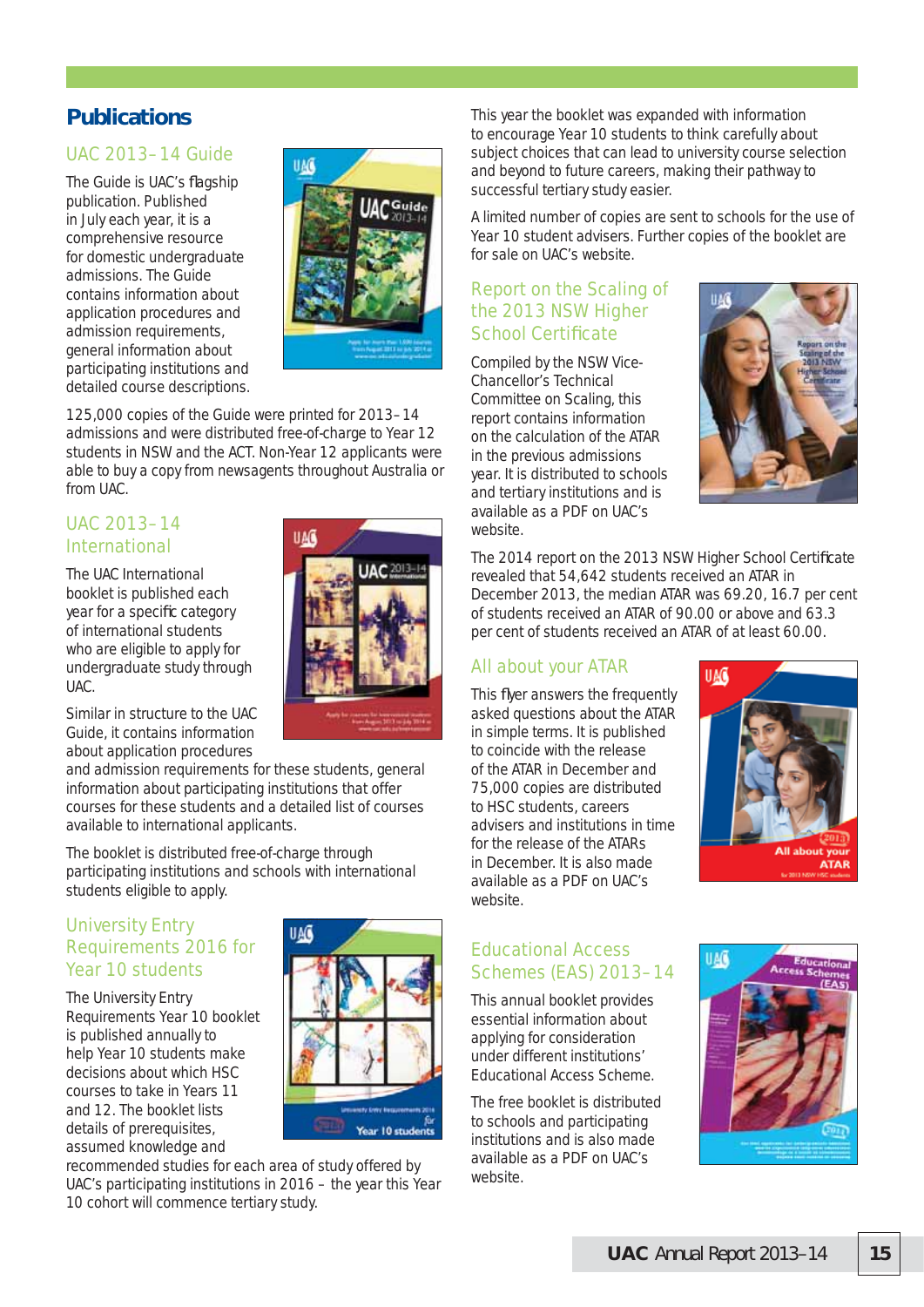### Equity Scholarships 2013–14

This booklet is published to provide information about applying through UAC for the many Equity Scholarships offered by participating institutions in one application.

The free booklet is distributed to schools and participating institutions and is also made available as a PDF on UAC's website.

#### UAC News

This free print newsletter is produced specifically for high schools. It is published four times a year with general information for careers advisers, teachers, parents and students.

*UAC News* is distributed by UAC to all Year 12 schools in NSW and the ACT. The July issue is distributed Australiawide to advise potential interstate applicants of key information.

### **Directions**

Directions is UAC's regular e-newsletter for applicants, careers advisers, institution staff and international students' agents. It advises subscribers of upcoming events, admissions deadlines, offer releases, scholarship information and key dates. Interested subscribers can sign up for Directions on UAC's website.

Directions was sent 11 times in 2013–14.





**UAC** 

DIRECTIONS

**Part** 

UAC also produces a range of free publications for students, parents, student advisers and non-Year 12 applicants. These publications were updated for 2013–14 and distributed by UAC's community engagement team at information sessions, careers expos and university events across the state throughout the year.

These publications are also available as a PDF on UAC's website.

### All About UAC: For Year 11 and 12 students

This booklet, updated annually, details how Year 11 and 12 students can research and prepare for the many aspects of tertiary study. It also provides information on the application process through UAC and details of courses and course cut-offs for courses in the previous year's admissions period.



This booklet collates common questions parents have when guiding their child through the tertiary education process and helps them to understand the process and talk to their child's teachers with confidence.





#### All About UAC for Careers Advisers

Based on the most common questions received by UAC from professional careers advisers, this booklet assists them in advising their students from Years 10 to 12 on maximising their chances of being accepted to tertiary study.

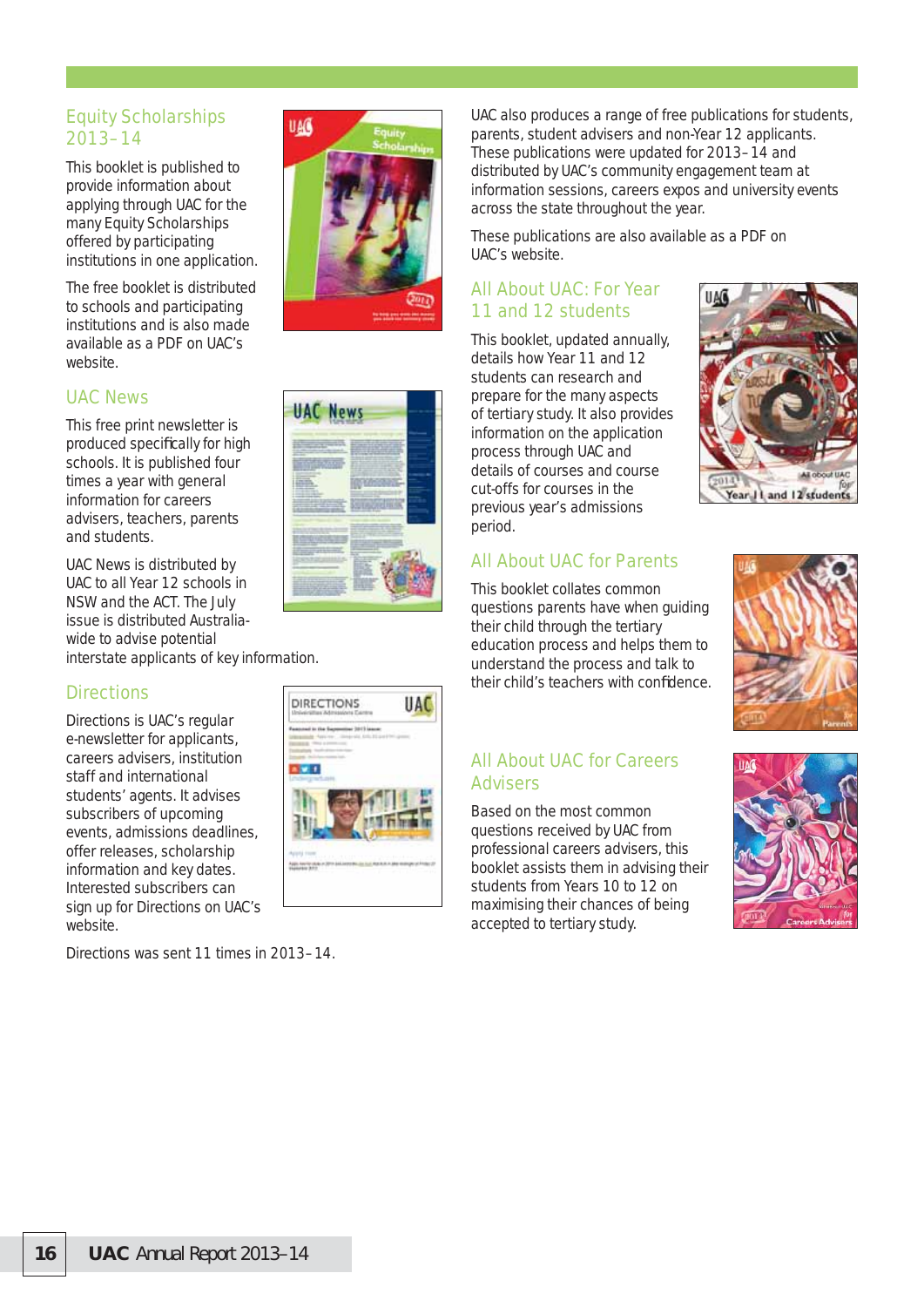### Frequently Asked Questions About the ATAR

Every year UAC receives many queries in relation to the ATAR and this booklet aims to address the common questions and confusion surrounding the ATAR for teachers, student advisers, other education professionals, students and parents.

## Steps 2 Study

This booklet is for prospective applicants for undergraduate study who have not recently completed their Year 12 studies (defined by UAC as non-Year 12 applicants). It outlines what these applicants need to consider to achieve their goal of further study, whether it be for career enhancement, re-training or for personal fulfilment, and

includes case studies from others who have been in the same position and succeeded.

# **ARTEXPRESS**

The cover artwork for many of UAC's publications are selected from student artwork produced for the NSW Higher School Certificate examination in Visual Arts and exhibited in ARTEXPRESS. ARTEXPRESS is an annual touring exhibition – a joint project of the NSW Department of Education and Communities and the NSW Board of Studies in association with the Art Gallery of NSW.

UAC showcases these works in recognition and support of the young and emerging talents of these students. The 2013–14 publications showed the work of the following students on their covers:

- UAC Guide Yong Feng Wen from Cabramatta High School's painting *After Monet Came*.
- UAC International booklet Sarah Kung from Hornsby Girls High School's graphic works *Stand Clear of the Closing Doors*.



- University Entry Requirements for Year 10 students booklet, All about UAC for Careers Advisers and Parents, FAQ ATAR – Annemarie Peacock from Gosford High School's work of six watercolour paintings *Extre-Me*.
- All about UAC for Year 12 Hannah Wells from Tuggerah Lakes Secondary College's painting *Been Where? Done What?*
- Educational Access Schemes (EAS) and Equity Scholarships booklets – Stephanie Talty from John Therry Catholic High School's images printed on acrylic and metallic paper, *Transient Traces 365*.

# **Media**

UAC issues regular media releases throughout the year with information on important dates, frequently asked questions, application and offer statistics.

These media releases are sent to all major national media outlets and suburban, rural and local newspapers. UAC also sends releases containing information such as applicant preference statistics to key radio and television news organisations.

UAC runs major radio campaigns in the lead up to on-time application closing dates and semester 1 course closing dates. This campaign aims to encourage applicants, particularly Year 12 students, to apply on time to meet course closing dates and other course requirements and to avoid higher processing charges.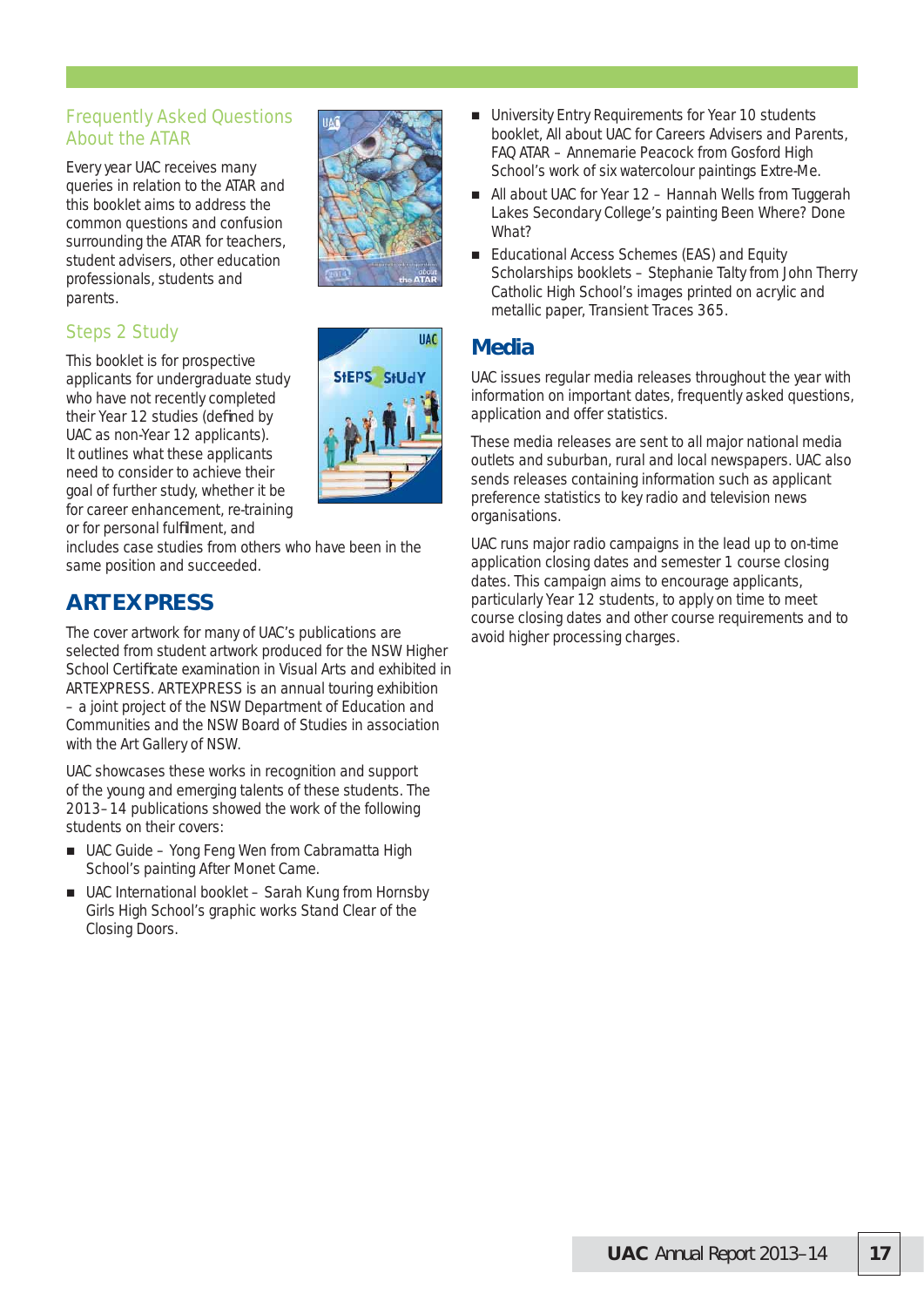# Common terms and abbreviations

# **Apply**

UAC's online application system at www.uac.edu.au/undergraduate/apply/.

# **Apply direct**

UAC lists genral information and courses for institutions to which applicants apply directly. UAC does not process applications or make offers on behalf of these institutions. These courses are listed as 'apply direct' in UAC's course search and cannot be selected in the online application process.

## **Australian Tertiary Admission Rank (ATAR)**

A number between 0.00 and 99.95 that ranks a student's overall academic achievements in Year 12 in relation to other students, enabling universities to rank students for selection into courses.

# **Check & Change**

UAC's online function for applicants to log in to their application and check or change their details and course choices, receive their ATAR and check for offers.

# **Cut-off**

A rank indicating the previous year's lowest selection rank required for entry to a course. This number is published as a guide to the cutoff for the current academic year.

# **Domestic fee-paying students (DFEE)**

Students who are Australian or New Zealand citizens or permanent residents of Australia who meet the entire cost of their studies through tuition fees

## **Educational Access Schemes (EAS)**

Schemes for university applicants who have experienced long-term educational disadvantage due to circumstances beyond their control or choosing. Applicants apply for these through UAC.

# **Equity Scholarships (ES)**

Assist financially disadvantaged students with the costs associated with higher education. Applicants apply for ES through UAC.

# **FEE-HELP**

A government loan for eligible fee-paying students to pay their tuition fees.

# **Non-Year 12 applicant**

An applicant who has not completed the most recent Australian Year 12 or is not currently studying an Australian Year 12 when applying through UAC. Non-Year 12 applicants are also non-standard Year 12 applicants such as students at Steiner schools or home-schooled students.

# **Participating institutions**

A university, institution or private provider of tertiary courses to which students apply through UAC and the application and offer process is managed by UAC.

## **Postgraduate**

Study done after an undergraduate degree including a Graduate Certificate or Graduate Diploma, Masters degree or Doctorate.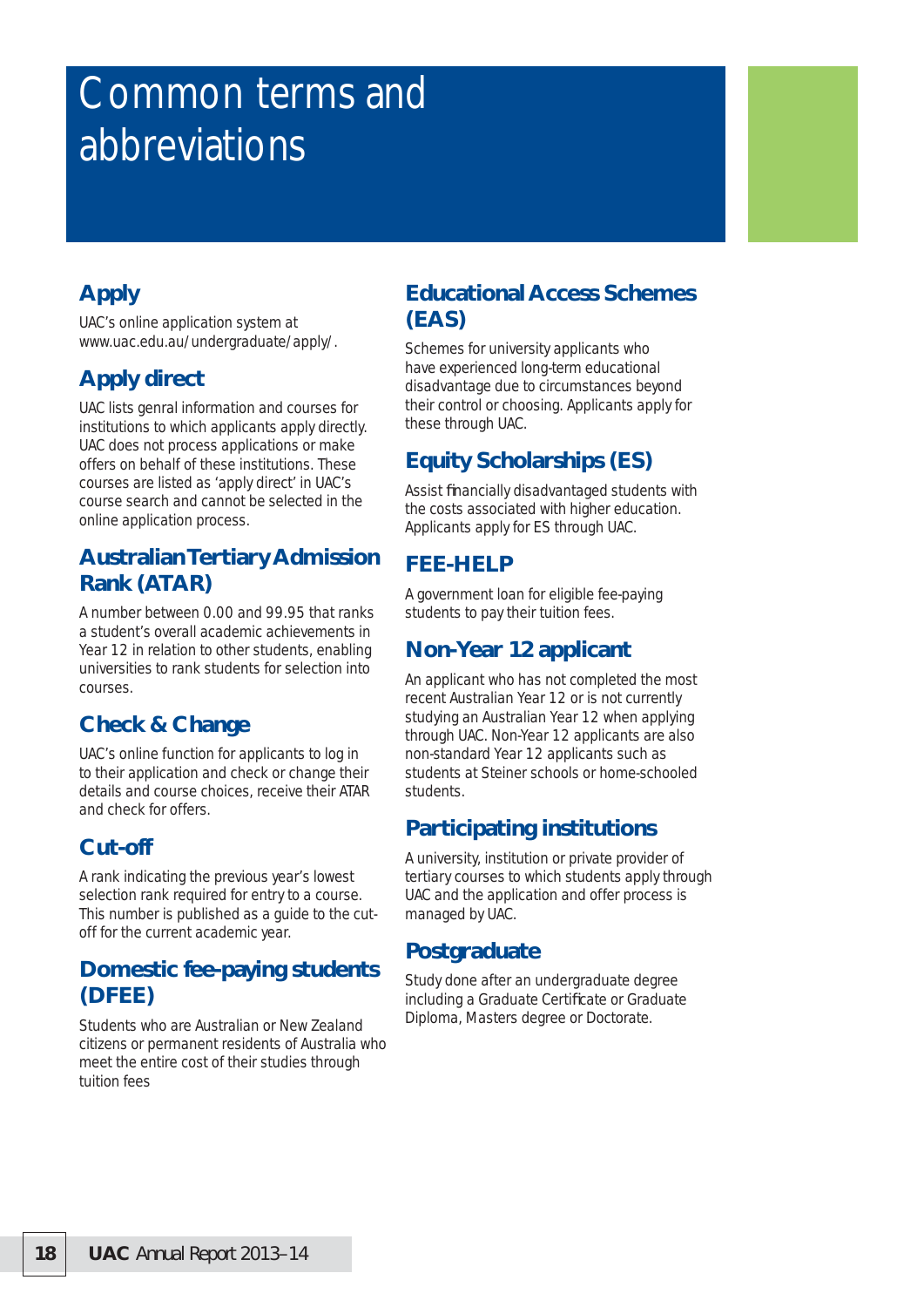## **Slipback offer**

An offer to a lower level of study than the applicant had applied for. For example, if the applicant applied for a Bachelor degree and the institution decided that they weren't eligible and competitive enough for entry to that degree, they may be eligible for a lower level of study (such as a Diploma). The institution will make a slipback offer to this course.

## **Special Tertiary Admissions Test (STAT)**

A series of tests to assess competencies considered important for tertiary study such as the ability to think critically and analyse information. Many universities use STAT for admission, but usually for non-Year 12 students.

## **Tertiary education**

The next level of study after completing secondary school.

## **Undergraduate course**

An entry-level course for first-time university students that leads to a first qualification, such as a Bachelor degree, an Associate Diploma or a Diploma.

## **Year-round admissions**

This process enables applicants to apply for tertiary study at UAC's participating institutions from August each year until July the following year for courses starting between September that year and August the following year in a single application.

# **Year 12 applicant**

An applicant sitting one or more units of an Australian Year 12 in Australia or outside Australia (except Queensland Year 12 external students). Students sitting the International Baccalaureate apply as Year 12 students through UAC.

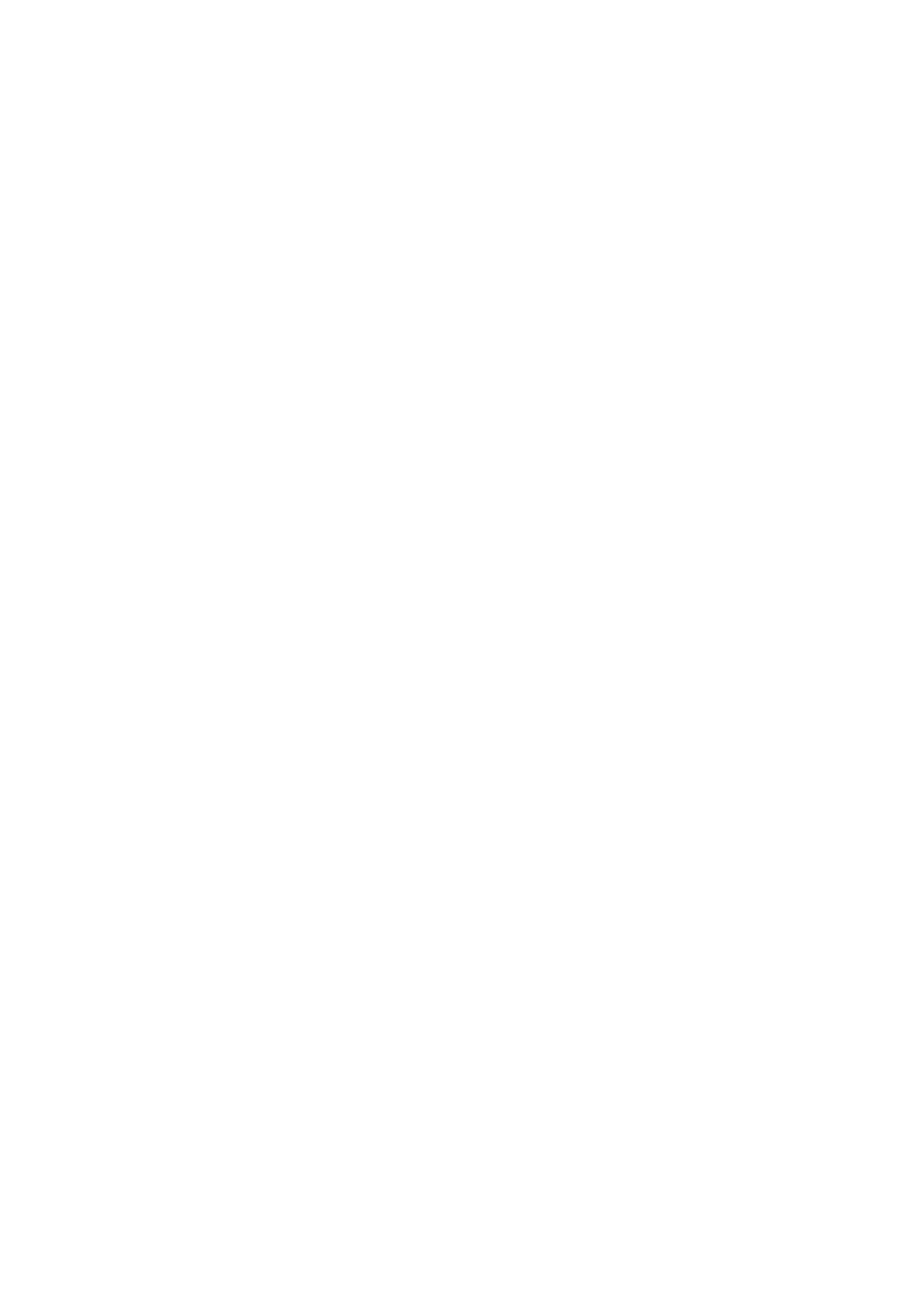# Contacting UAC



UAC Locked Bag 112 Silverwater NSW 2128



Quad 2, 8 Parkview Drive Sydney Olympic Park NSW 2127

For those travelling by train, UAC is 250 metres from Olympic Park railway station.



8.30am–4.30pm Monday to Friday (Sydney local time)



1300 ASK UAC (1300 275 822) from mobiles: (02) 9752 0200 from overseas: +61 2 9752 0200



www.uac.edu.au



email online enquiry form, www.uac.edu.au/general/contact.shtml



www.facebook.com/universitiesadmissionscentre



http://twitter.com/UACinfo



www.youtube.com/user/UACinfo

#### © Universities Admissions Centre (NSW & ACT) Pty Ltd 2014

Published December 2014

UAC is the owner of the copyright in this publication.

Apart from any fair dealing for the purpose of private study, criticism or review, or otherwise as permitted under the Copyright Act, no part may be reproduced by any process without UAC's written permission. Enquiries should be addressed to the Managing Director, UAC.

This publication is available on UAC's website at www.uac.edu.au/general/

ACN 070 055 935 ABN 19 070 055 935

#### About this publication

*The UAC Annual Report 2013–14* gives an overview of the operations of the Universities Admissions Centre (UAC) for the financial year ended 30 June 2014 and includes highlights of that financial year.